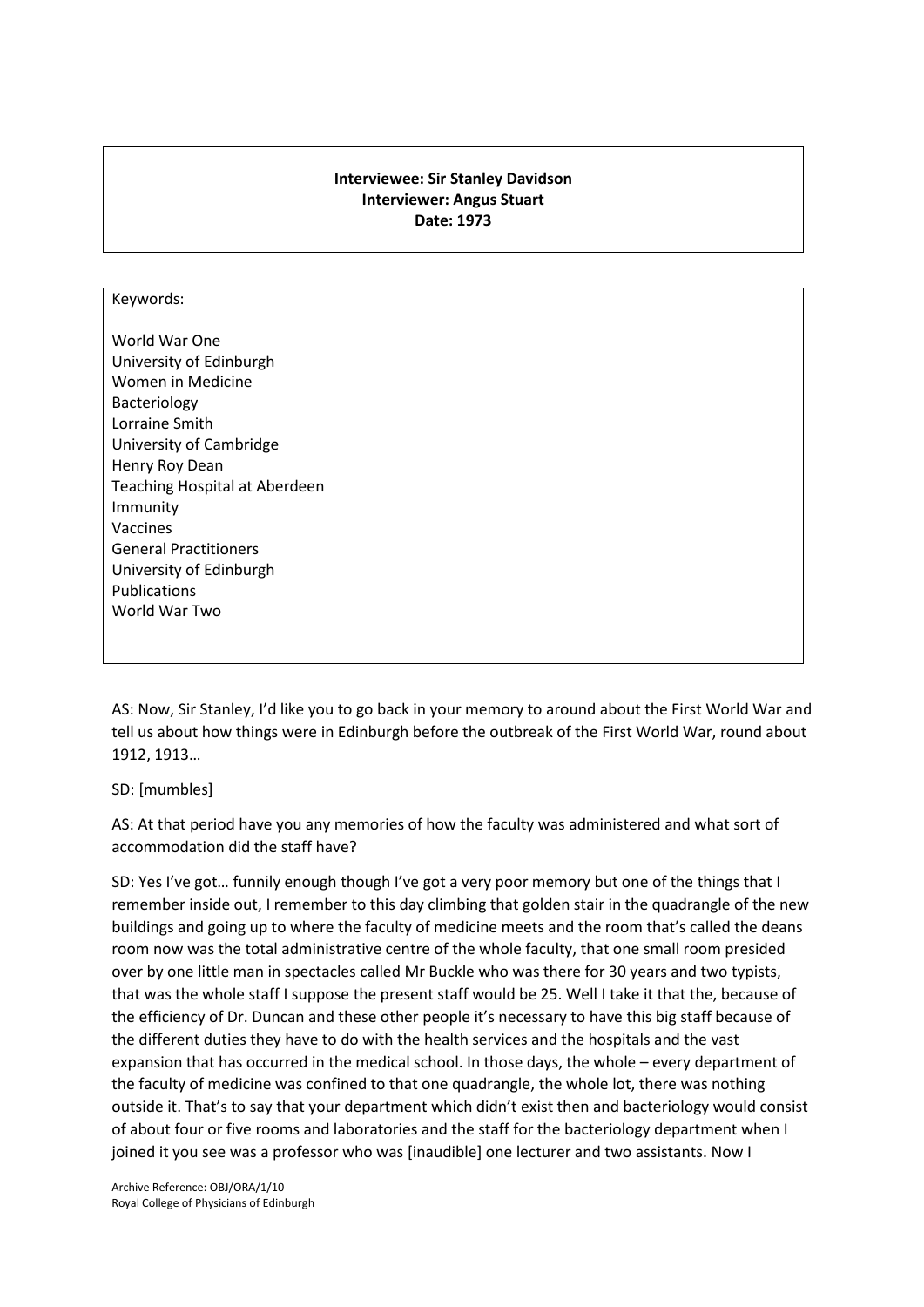suppose he had a staff of perhaps 15 or 20 and you may have a staff of 30 or 40 for all I know when Lorraine Smith… But the duties are so entirely different now with the planning of these enormous extensions of the different departments that I can quite see why you need a very much bigger administrative staff.

AS: It's surprising that the whole administration was carried out in one small room.

SD: In one small room.

AS: The deans room at the top of the stairs.

SD: Yes.

AS: Where you turn right and go into that little room.

SD: That's the only thing.

AS: And Mr Buckle must have been a very efficient man, he sounds to me as though he would have a terribly important job, do you remember him at all?

SD: Oh very well, I knew him for 30 years but I don't know that he had a very difficult job he really did nothing but take our names and see that we were matriculated. The faculty really didn't have anything to do with the Royal Infirmary other than with the appointment of the professors and on staff appointments but they had absolutely nothing to with running any hospital at all and so Mr Buckles duties were really quite limited just looking after that one quadrangle and seeing once a year that people were matriculated.

AS: But running the undergraduate teaching programme must have called for a lot of coordination.

SD: Yes well, probably… according to our friend Robson he says the coordination that I brought back was, he still thinks was the best they've ever had and still thinks it's the best. Well it was done of course by a committee of professors not by Mr Buckle, the dean, the part time dean even he took very little part he was just a medical [jurisprudence]. A person, somebody like myself, really was responsible for that sort of work. It was I who brought in the timetable where one… you know I was lecturing on typhoid you were doing the pathology and the gut and so on. And the people in the Royal Infirmary were giving clinical lectures. I still think that that was a very good arrangement and I don't think that could be made better and Robson says that still.

AS: You mentioned that the pathology department did not exist in Teviot Place at that time.

SD: Oh yes it did, but not for doing routine pathology. It existed for teaching students it just consisted of Lorraine Smith's own room and one or two laboratories and a lecture theatre. All the pathology was done in the Royal Infirmary, you know where I mean, the day to day stuff.

AS: He didn't do much day to day pathology, Lorraine Smith, I believe?

SD: Oh no nothing at all.

AS: None at all?

SD: No...Well, I don't think so... That chap who was senior lecturer there for 30 years did it all, I've forgotten what his name was, he died about five or 10 years ago. He was the head pathologist in the Royal.

Archive Reference: OBJ/ORA/1/10 Royal College of Physicians of Edinburgh AS: Not Ogilvie?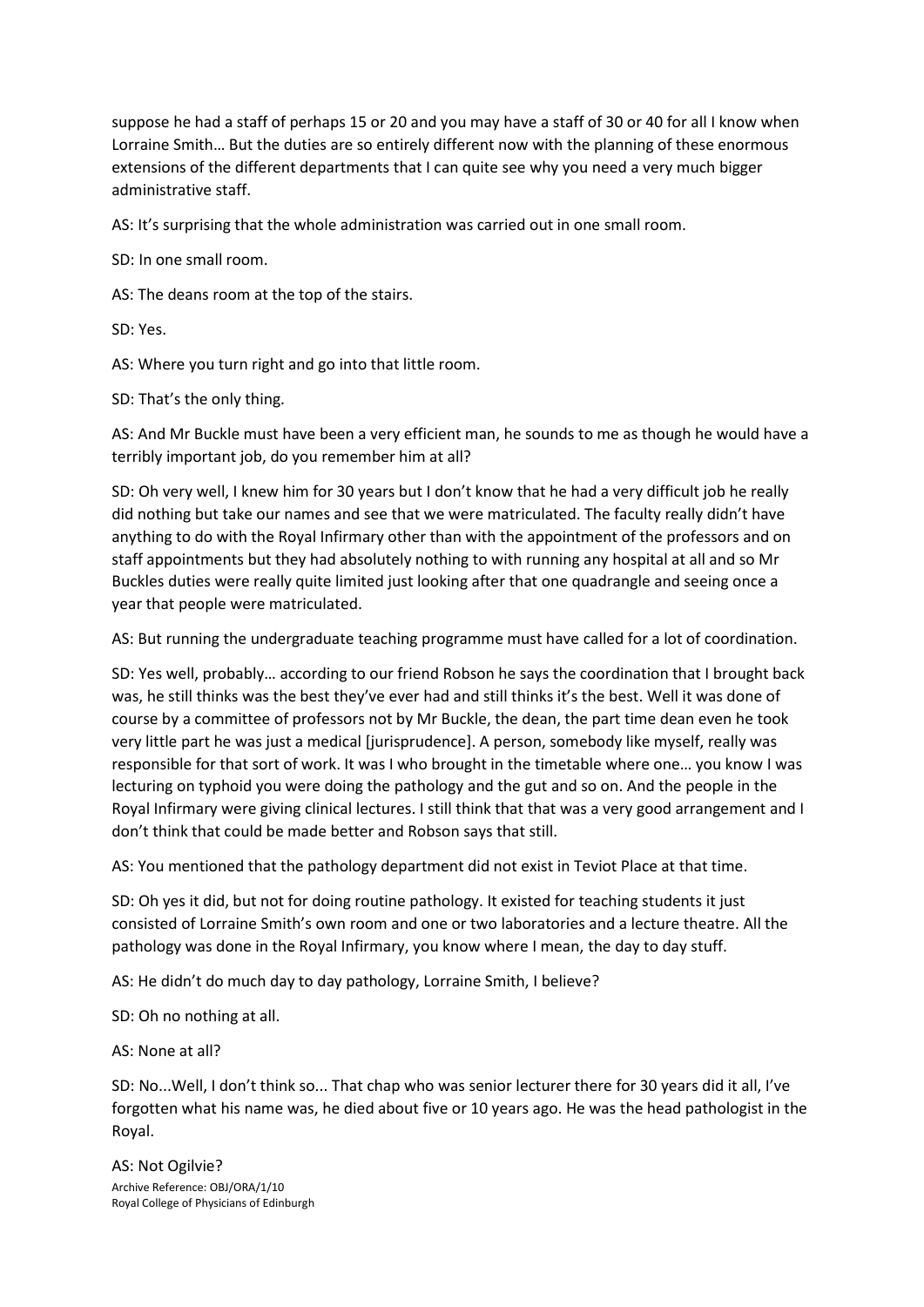SD: Ogilvie yes. His department in the Royal, it was [Nambly] and Lorraine Smith they did all the routine…

AS: They did it all?

SD: Yes.

AS: That's interesting.

SD: The only… some routine bacteriology started in the quadrangle when [Mackie] came back but only a very small fraction of the total, the main mass again was done at the Royal.

AS: Did you have much contact with Lorraine Smith?

SD: Did I… oh I knew him very well.

AS: Yes, yes.

SD: Well you see I actually joined the department of bacteriology but I didn't mean to. I had won the gold medal in pathology and I had agreed to go and be assistant to Lorraine Smith and [Richie] I don't know how he persuaded Lorraine Smith that I was to come to him but I really didn't intend to be a bacteriologist as much as a pathologist.

AS: What was your opinion of Lorraine Smith?

SD: Well he was a very nice, gentle quiet, very quiet man. He was a very, very, able clever nice man, couldn't say a nasty thing to anybody. A very nice man, very distinguished chap I think he was. Very nice. Quite different to [Mackie], he didn't have the drive but he was a very, very able very nice man. I liked him very much.

AS: An unusual situation for him not taking part in hospital pathology and being sequestered across on the other side of middle meadow walk

SD: That was quite true but of course he was quite interested in research and therefore I think he was quite happy not to be bothered with it. I don't think it had worried him.

AS: Now can you, can we, just return to this business of how the faculty was before the First World War? You've told us about the administrative staff and the room that they occupied and Mr Buckle, but…

SD: Yes, and the dean was of course was always for generations the Professor of Forensic Medicines and he only lectured in the summer occasionally so he had no work to do and he presided at the faculty but when we had meetings at the Faculty the professor, like Sydney Smith, presided at the meetings of the Faculty.

AS: That must have been about the time of Harvey Littlejohn and Sydney Smith.

SD: Well Harvey Littlejohn was his immediate predecessor but Sydney Smith was dean for about 20 years and so was Harvey Littlejohn. The difference between Sydney Smith and Harvey Littlejohn was that whereas Harvey Littlejohn had practically nothing to do because we weren't joined up with the health services, Sydney Smith had a great deal to do, a great amount of administrative work because we had joined up and all these changes when I got these seven units at the northern group of hospitals could never have taken place if it hadn't been for Sydney Smith's cooperating with me and the Medical Officer of Health. He played a very important part in Edinburgh medicine, Sydney Smith.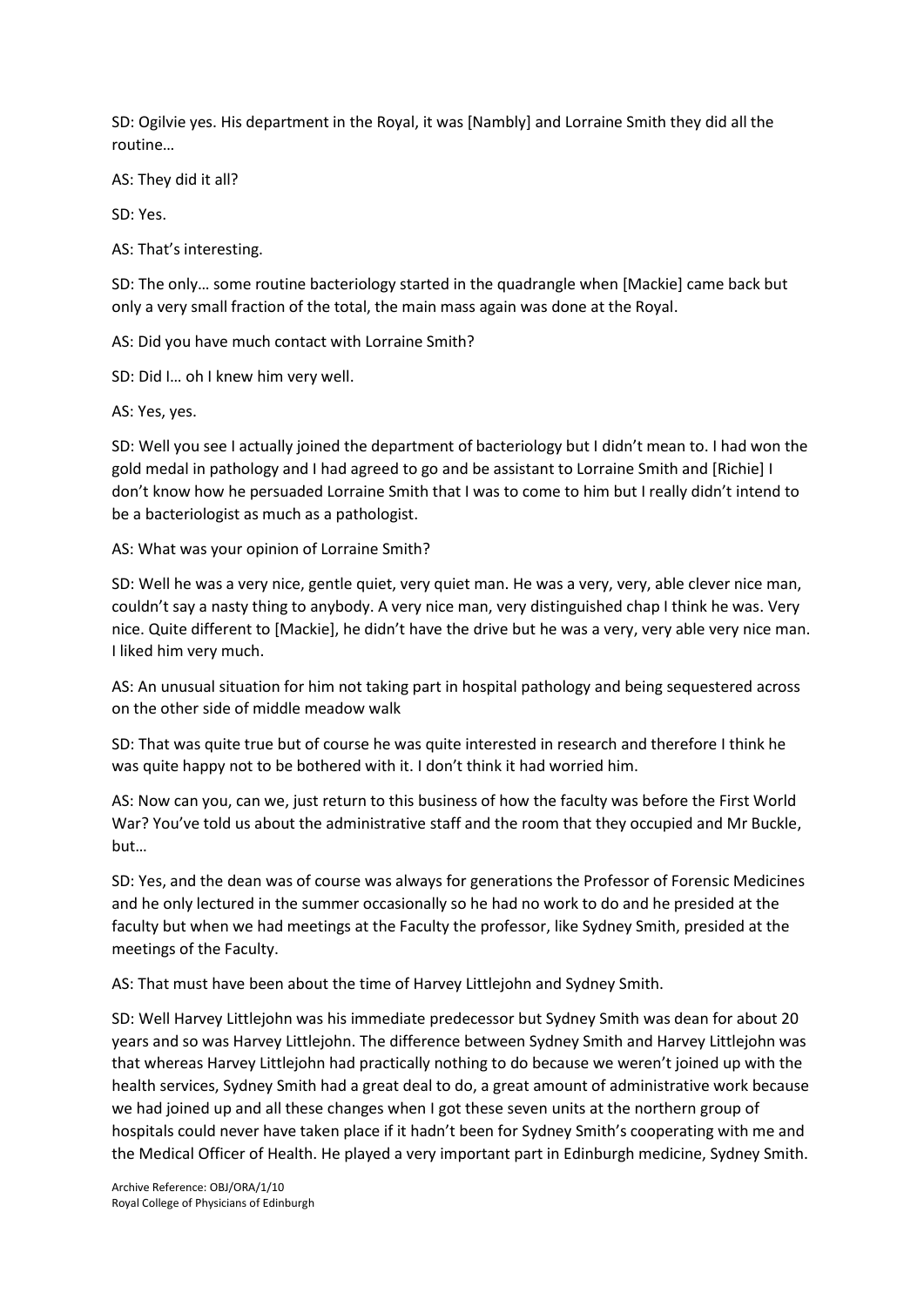#### AS: He was a very witty man.

SD: Very witty, very delightful man. Very, very able he had a very good medical – he's the man who got the murder of the Sirdar in Egypt, you remember the story?

## AS: I remember, yes, yes.

SD: He took about ten thousand rifles in and worked out the barrel until he had found the right bullet. Yes, perhaps the most different-difference between 1912 and 19-well-70 was the fact that the University of Edinburgh was an imperial university. Now of these men that I've told you, the hundreds that get qualified and also a large proportion of them a hundred or so in the extra mural school at least 20 percent came from overseas because it wasn't until way back about '45 or later before the Universities in Australia, South Africa, New Zealand and so forth could grant medical degrees and that was true of English universities, quite a lot of English people came to us because they couldn't get degrees – because the university of which they belonged only taught up to anatomy and physiology. But this entrance into Edinburgh of this variegated people from India, Australia, New Zealand, South Africa, very few from Canada because they had one, made it different to what the university has ever been before or since.

AS: In your own class, before the First World War, looking back on your fellow students, would you say the majority of them came from outside Britain?

SD: No I would say that about 20 or 30 percent came from outside Britain and then perhaps 10 percent from England and 50 percent from Scotland. But these outsiders were older than the Scottish students, they were wealthier, they were much tougher, more experienced men, they liked boozing more and fighting – anybody they'd fight. And they were very good at games. That year of 1910 to 1925 was the year when Edinburgh University could beat any team in Scotland at anything because we had so many internationals from overseas as students. We've never been the same since.

AS: The South Africans had a very good rugger team.

SD: Very good.

AS: For years, yes.

SD: Oh very good, so did the New Zealanders.

AS: Yes.

SD: And then we had people from Northern Ireland. We had several internationals from them. So it fairly levelled - it did a lot of good I think to the University. Especially to a person like myself, I happened to be very good at games you see and so I knew the best of them because I used to play in these teams, in three different teams I played in the first 15 and so on. And I made lifelong friends you know. They were a pretty tough lot but that's what used to be, the joke, that people said, 'how was it that such alcoholic fighting creatures who one day were boozing away and making beasts of themselves and two years later were most respectable doctors?'. Nobody could understand it. Today you could easily understand it because they are the most respectable students but they weren't respectable, the medical students you know, of 1912. But nothing was respectable, you couldn't walk along the street of Edinburgh in 1910 and 12 and find a sober man on a Saturday night not only students, you would find nobody sober. Everybody was drunk. Awful.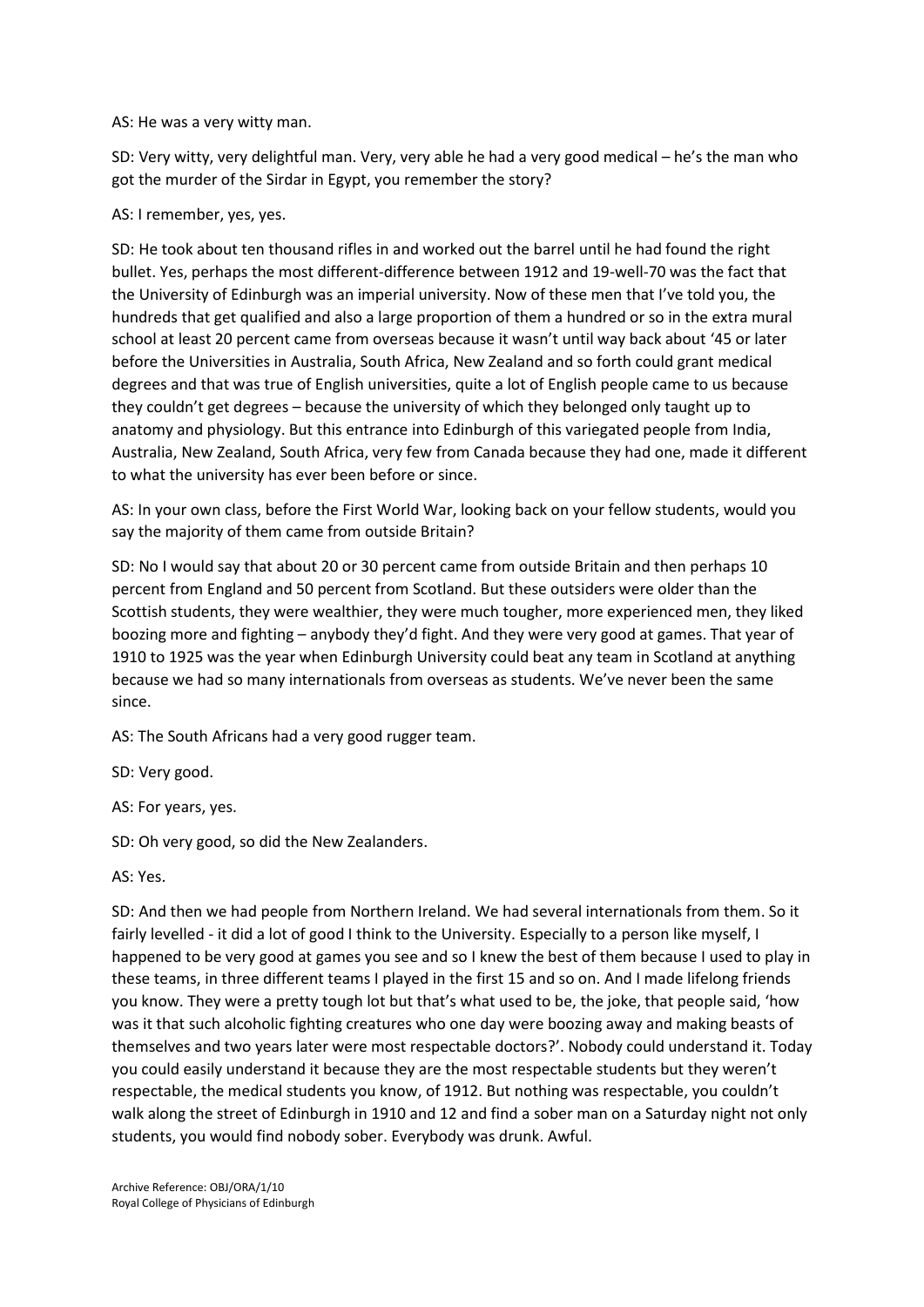AS: Did you have many chronic students at that time?

SD: Yes we had – but – probably more than we had now, we had about five or 10 percent that just went on and on and on. Some were given money as long as they were students, didn't want to qualify. As long as they were students they could draw allowance from abroad.

AS: So I think these colourful characters gave some variety to the scene.

SD: Oh yes, it's never been the same. But of course it's a much more sedate and good lot of people now they were rather a lot of scallywags most of us but they did make it colourful and that was one of the good things they did when we got up to 25 females in 1920 or whatever it was they had a very good influence on the class we settled down we were always swearing and cursing and annoying everybody in the classes you know.

AS: And what sort of attitude did the students have towards women in classes? Edinburgh doesn't have a very good or edifying record with regards women in medicine.

SD: The very worst, but of course it was long ago before that, these women that I remember, now I remember them very well in 19 – in that class I was teaching in 1921. They were rather like the girls you see at St Andrews now, much better class than the men and some of them were very good looking I remember three of them we all fell in love with and the result was that they were greatly liked and greatly respected and did a terrific lot of good to these tough sort of colonial people you know.

AS: And a civilising influence?

SD: They did, a very – I've never forgotten the difference it made, that's just because they were exceptionally nice women.

AS: My aunt was one of these women, she would have been if she'd lived about 77 now and she used to tell me about the lectures she had in Edinburgh in those days and how women were very much in a minority. Now did you enjoy your undergraduate days in medicine?

SD: Well I only had a year and a bit at Edinburgh and then I did – I had very bad luck – I only had a year and a bit at Cambridge you see when the - June 1914 we had a final meeting I was in the  $[38<sup>th</sup>]$ Cambridge and the whole class attended and it was obvious that the war was bound to come and we were under the false idea like people were in the last war that we had to hurry up if we were going to beat the Kaiser before New Year and the whole class agreed to give up medical studies and join combatant units and so we all did and when the day war broke out I jumped on a motorbike with a Cambridge student and joined the Gordon Highlanders and by 1916 I hadn't one living person in that class at Cambridge alive, not one.

### AS: All wiped out.

SD: All wiped out. And I'm the only surviving officer alive of that battalion of Gordon Highlanders in the whole of Britain myself, I'm the only one. I wrote an article about it, I'm the only survivor.

AS: Where was it that you were so severely wounded?

SD: What part of my body?

AS: No, in what part of the war was it?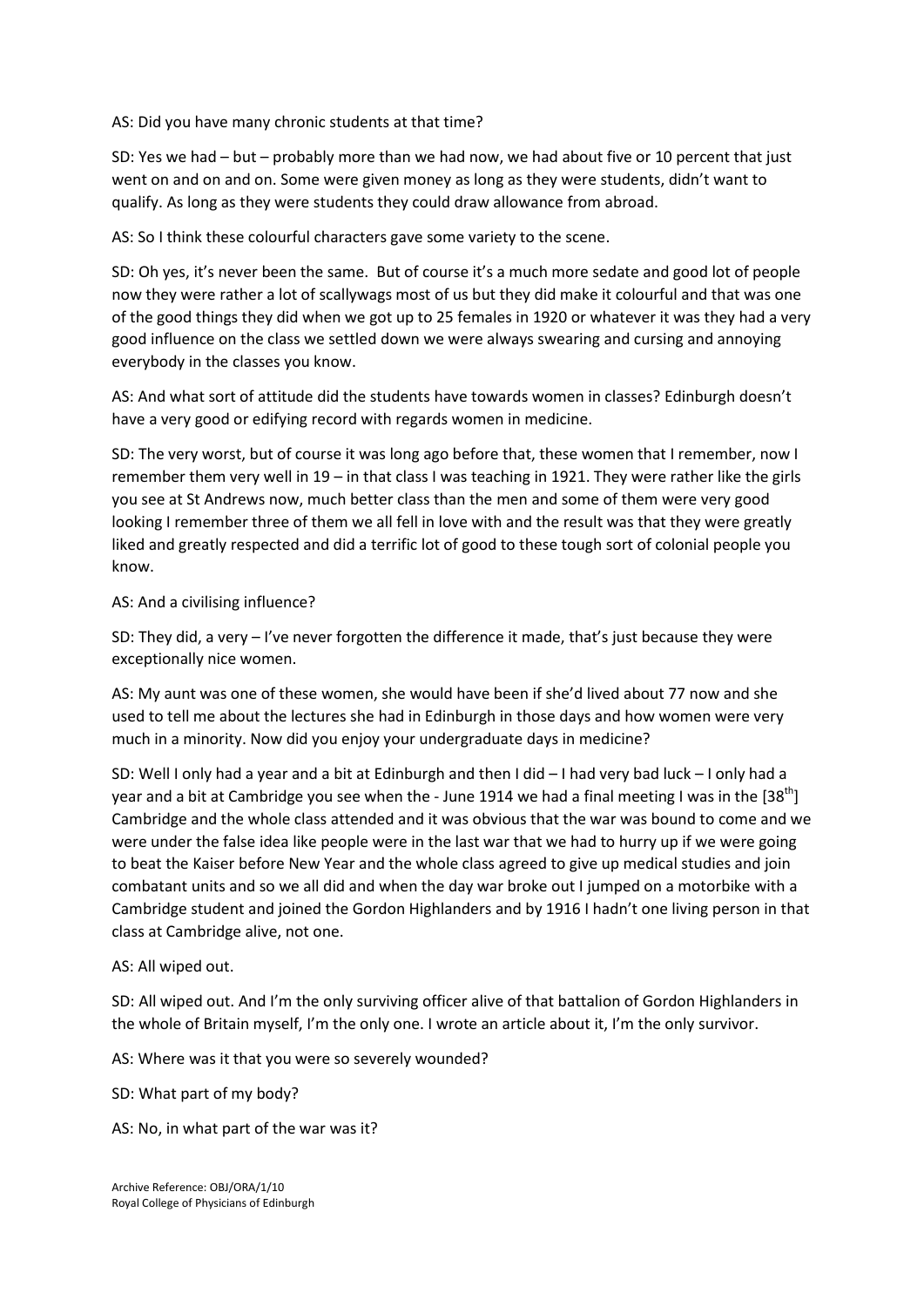SD: In Ypres, one of these attacks in 1915. But you've no idea the misery of the trench life in '14. We were in shoes up to here in mud and water and the dead were lying about unburied between the two lines and the lice and the rats and the smell and every day people were killed you know by snipers up in rafters and then when it dried up a bit we thought now it will get better we'll have some decent attacks and show them something. The Germans were twice as efficient as us. They had properly constructed dug outs when they went off duty they were made to work when we went off duty we did nothing so that in a battle like Neuve Chapelle there were 12 hundred gunners sprayed the German lines all night – I've never heard such a row – it was nearly all shrapnel it didn't do the slightest bit of good the minute the whistle went and we all climbed up over the top and went charging across as flat as this the Germans jumped out of their dug outs put up the machine guns, we lost 600 men in one hour. Absolutely hopeless and it went on again and again. A terrible sight you know. It's one of the facts that's altered my whole life that war you know, I never did any work before the war I was too good at games I just enjoyed myself but it completely altered my life.

AS: So obviously at some stage you changed from being a play boy to a hard working chap.

SD: Well I never did any work, it was really the Kaiser's war that saved me being sent down, because I was taking a science degree as well as a medical one, I couldn't have passed anything. I did nothing but play games all the time. I played for Trinity tennis, hockey and rugby, all of them.

#### AS: All three of them?

SD: Yes all three as a freshman, so no wonder I didn't do any work.

AS: You were a professor of medicine for a very long time, it must have been at least 30 years, Sir Stanley.

SD: Yes.

AS: And you were a successful professor of medicine, what do you think contributed to your success with people?

Archive Reference: OBJ/ORA/1/10 Royal College of Physicians of Edinburgh SD: I'll tell you later on the two things that altered my whole life were first from being a playboy and quite a useless creature, that awful wound that I had over a year in hospital two years altogether and was still very ill at the end of it. I joined the army with one kidney, a thing that nobody else would do and nobody would be so damn silly as to do. I just told the recruiting officer I was medical student at Cambridge and just went through without an examination. But that kidney had an awful doing with fearful pus you know and a wound as big as that, pouring pus for a year and it was still pouring albumin and stuff in 1921. That's how I managed to go abroad because the doctors…Dr. Sir Edmund Sprigs, who was the great expert on nutrition, took a very dim view of my outlook, my prospect. He told my father that it was hopeless for me to ever think of doing clinical work and that I had to take a sort of laboratory type of job and take it quietly. That's why I went in for pathology, on medical instructions and it was on medical instructions that I went to New Zealand on three trips to avoid the winter because I was passing so much albumin and blood from my one and only kidney. And so I just worked my way out on a boat as a ships surgeon and got a chap to take me back so it didn't cost me anything to do that you know. The dietary treatment was to spare the kidney, just the same as you used to spare the liver by cutting out protein. And so they cut out the protein and I was on a very low protein diet and not allowed to drink which I always liked doing very much and life was totally intolerable. And I think it was on New Years Day 1921 or '22 and I'd reached the end of my tether. I'd lost weight to about seven stone and I looked awful and I called my friends together I said I'd rather die than go on this way can't get anything to eat that I like, can't drink any whisky, so I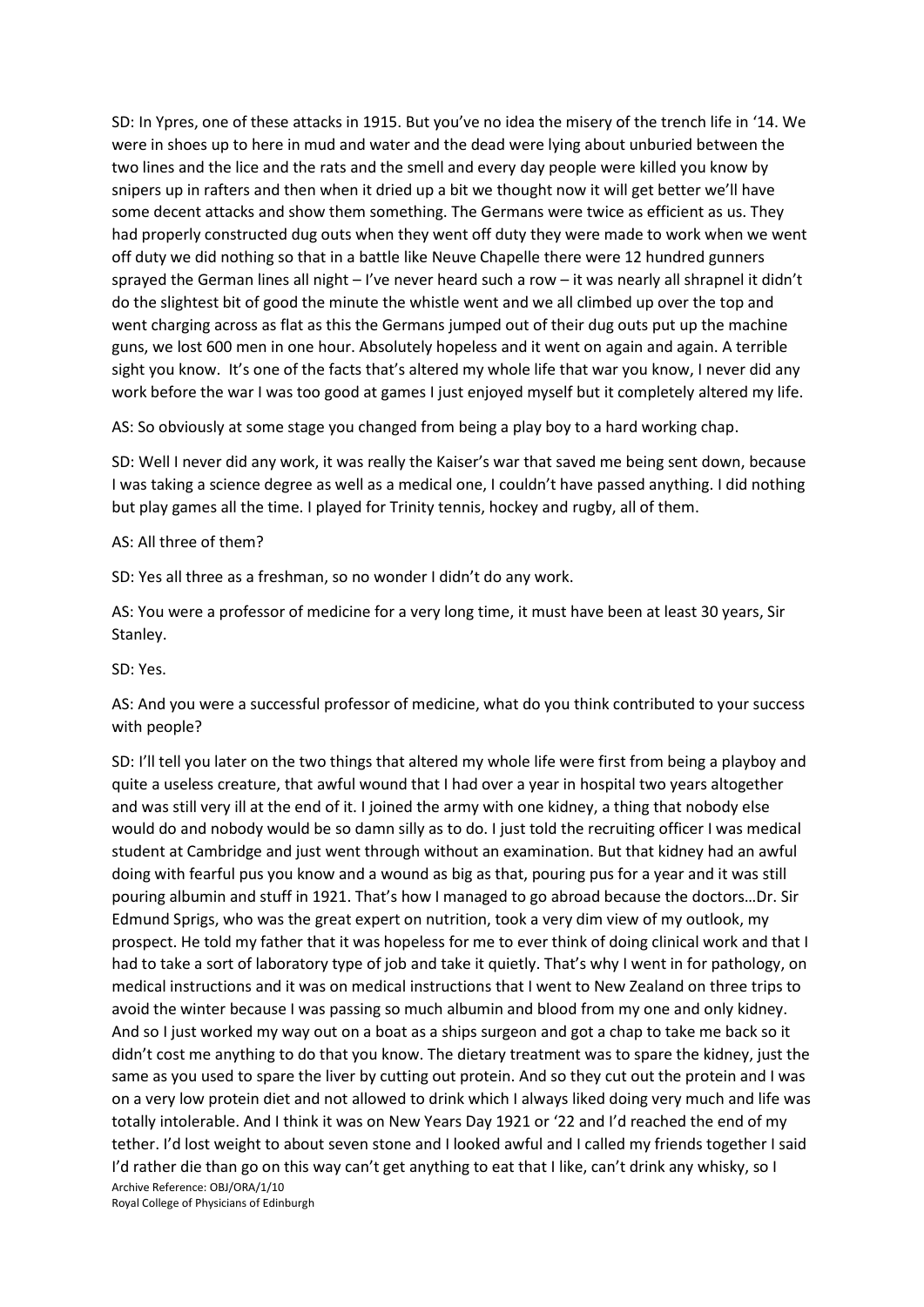bought two pounds of steak. I had a flat in Castle Street and I bought two bottles of whisky and I asked four men along and we took all of Sir Edmund Sprigs instructions and diet sheets to Princes Street and at midnight when the cars stopped rolling we burnt them in the middle of Princes Street and danced round the fire and the bobbies came to stop us and we explained to them and they said well carry on, when the fire was burnt out we all went back to my flat and we ate the two pounds of steak, which was more than I'd eaten in about a year and drank the two bottles of whisky and from that day I began to get better.

AS: Good gracious, and this all began from when you were wounded in the First World War and tell me what happened then, you woke up and unconscious or… ?

SD: I was at Cambridge at that time as a student and we had a meeting of the class, it's an extraordinary story, we had a meeting with the class in June 1914 and we had all decided that as we wanted to be able to finish the Kaiser off that'd we'd all enlist in the infantry and fight and not continue our studies, we were second or third year medical students, so the whole class did that and do you know this, by 1916 I was the only survivor of the whole class of medicine there wasn't one alive. The life you know in the first two years of the war for an infantry officer was about 3 months.

AS: Casualty rate was phenomenal I believe, phenomenal.

SD: Horrific, a million killed on 40 miles you know. Well I was very… I don't know how I survived, I was a year in hospital with this bloody gangrene, I had months and months, it wouldn't heal, I hadn't any skin on my thighs from grafting they took shot after shot at the grafting but it wouldn't heal because of the [inaudible] suppuration. Awful and then finally I went to Ireland in 1916 to a convalescence camp and eventually I came back here in '17 and qualified and then went on this awful damned diet which ended up in the tram lines of Edinburgh.

AS: Who prescribed the diet for you?

SD: Sir Edmund Sprigs, the greatest physician in Edinburgh. He was just doing the orthodox treatment which was to spare the kidney.

AS: Yes. Did they treat you well in Boulogne?

SD: What?

AS: Did they treat you well in Boulogne?

SD: I was uncon…I was so ill that I don't remember a thing and my mother and father were sent to France which shows you how ill I must have been. I don't even remember them coming, I was terribly ill for a year.

AS: Perhaps you were saved by [inaudible]

SD: I don't think so, I just saved by luck I think. It didn't save anybody else every other person died I saw them all die. I don't know what it's just my… I've got an immunity, like nine cats

AS: This was [B Welshiey].

SD: [B Welshiey] yes yes. Yes I wrote several papers on [B Welshiey] later on. Of course I was a bacteriologist for two or three years.

AS: Didn't you do bacteriology at Cambridge?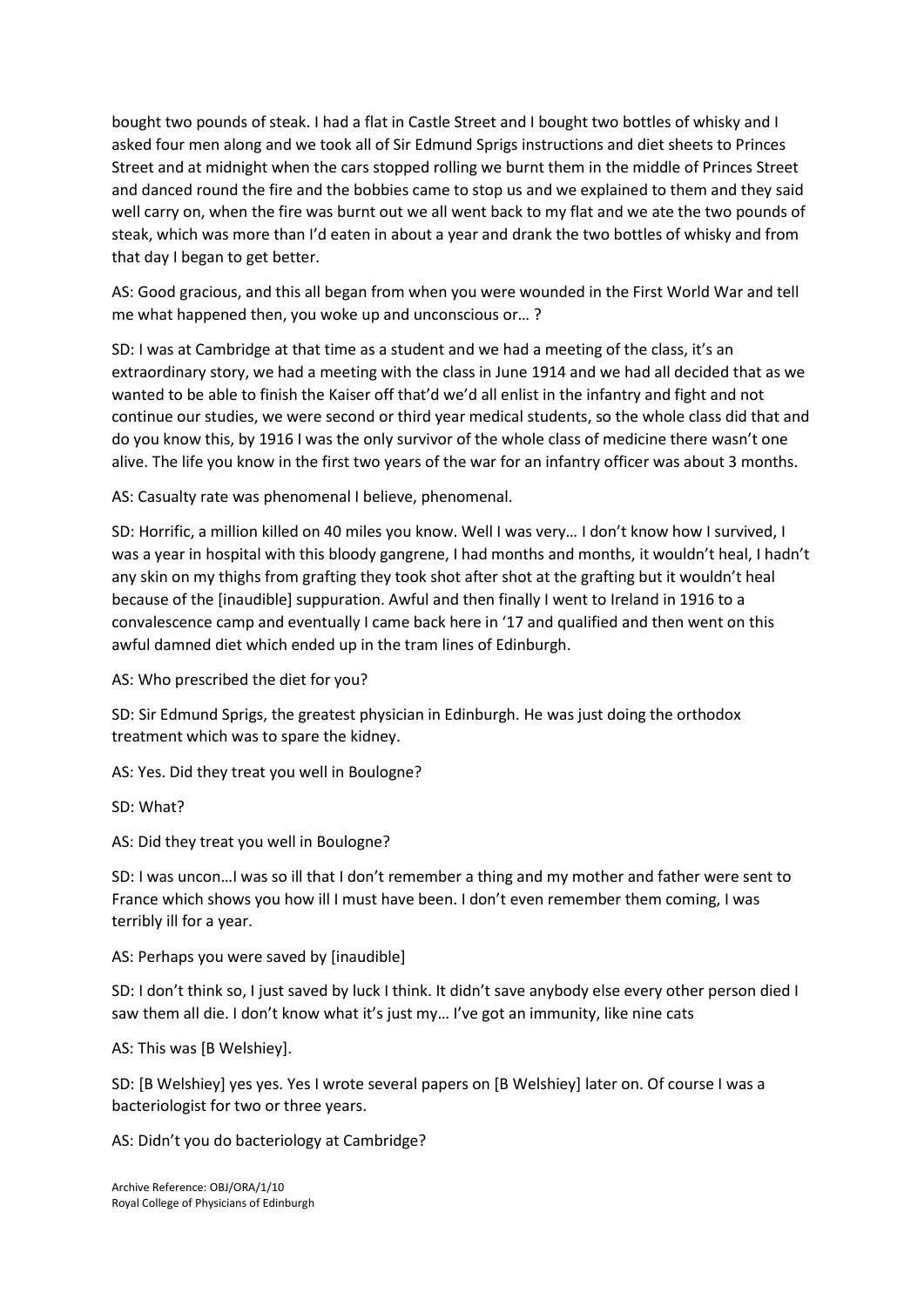SD: No, oh yes I did well immunity, I went to Cambridge with a research fellowship on immunity yes. We had to work with Dean [Henry Roy Dean].

AS: That's right Daddy Dean was it?

SD: He was useless. He was done at that time, he'd come from Manchester or somewhere where he was rather good. I'd got a gold medal for my thesis and Dean had a big reputation by the time he'd reached Cambridge he was done old man he wasn't interested at all. It was a very funny thing that I only found about a month ago that the man I used to work with in the Path' Department was a chap called Swann, I only found out last month that he was Michael Swann's son, and he came into my room after doing a post-mortem, about 1925 I suppose, and he asked me to examine his hand, that he'd pricked his finger he thought. So I examined his hand, I couldn't see a sign of blood or a prick but the trick was you used to fill the glove with water I suppose you still do…

# AS: Yes.

SD: And then squeeze it and sure enough there was a drop of water did come out of one place and he thought he'd pricked it on the rib and of course in those days there were frightful post mortems with pus you know these people had died of pneumonia long before antibiotics. However there was nothing to be seen and nothing to be done and do you know he was dead in four days.

# AS: Really?

SD: The second days temperature was 103 and the fourth 105 and he was dead on the fourth. And I only found that out telling Swann about it the other day. Never knew he was Swann's son.

AS: This was Michael Swann the former principle?

SD: The former principle's son.

AS: Yes. Well you were lucky to have survived all that.

SD: What?

AS: You were very lucky to have survived it all.

SD: Oh, that's nothing to all the damn things I've had. I've survived an aeroplane crash, every bit of me, nose and jaws, headfirst down, plane on fire and I was on fire and the person next to me blazing all over it was awful, everything, I've had a bit of my lung removed, I've had my colon removed for cancer, well, for a tumour but I don't think it was cancer but they didn't know. I've had my prostate removed, that's a great success after being a terrific failure just because I was a doctor, every bloody thing went wrong. Awfully ill after it, ordinary people are out playing golf in about three weeks, I've had everything removed, there is nothing, there is not a six inches of my skin without a scar on it.

AS: Well doctors seem to invite complications don't they?

SD: Oh often. Very upsetting for the people because they always try and do their best and they always get – they don't really always go wrong it's just when they do go wrong they're very noticeable.

AS: Yes, yes.

SD: The other thing that changed my life was the year I spent at Cambridge. I learnt nothing at Cambridge because Dean who I'd gone to work with was years passed his best, he was about 75.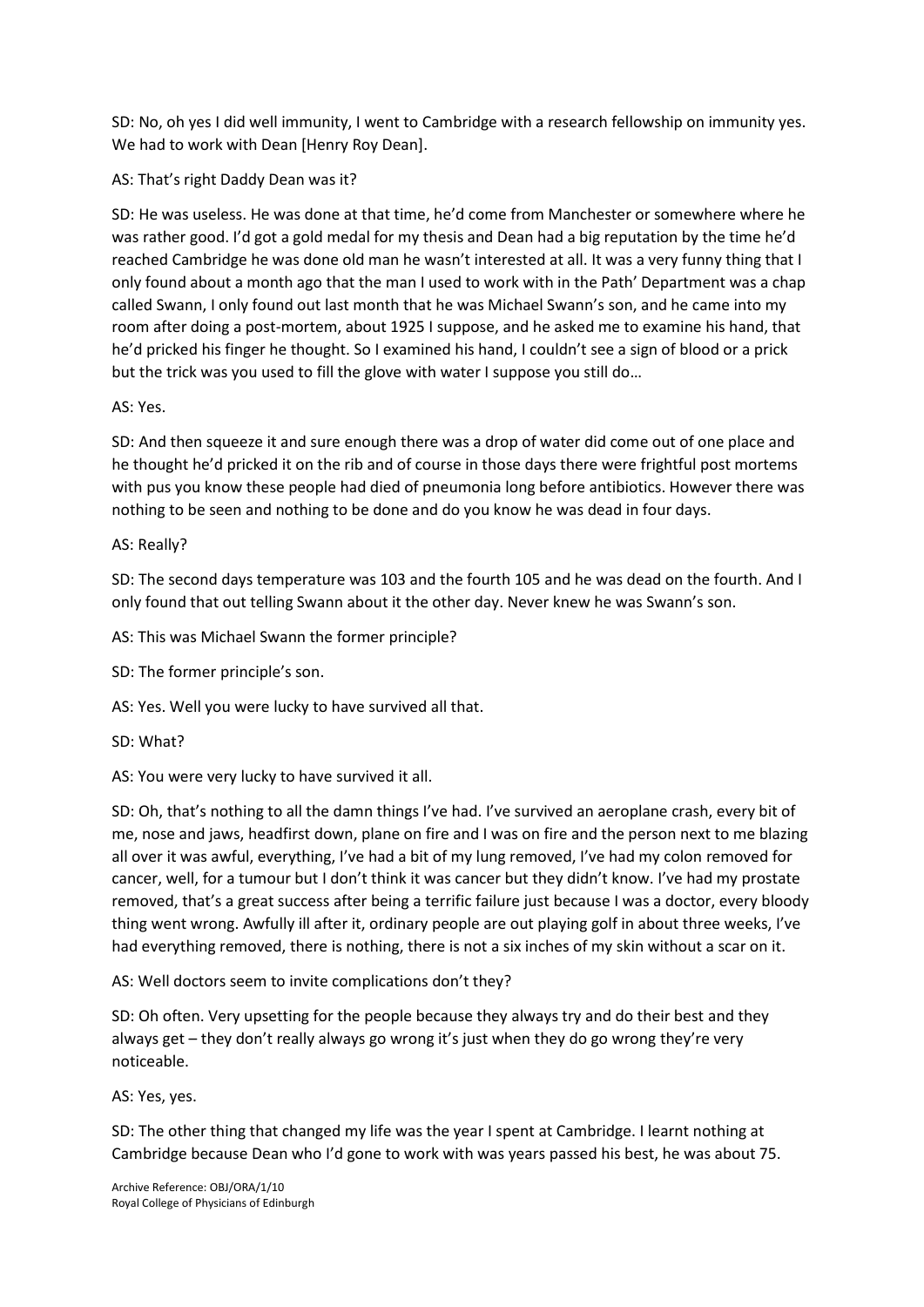Never, never - I don't think I spoke to him half a dozen times in a year. He was very nice but he never did a day's work.

AS: He was an immunologist?

SD: What?

AS: An immunologist, Dean?

SD: No he was just – well that's what he made his name, Professor of Pathology. But he never did anything… he was master of Trinity Hall and he was keen on the rowing, but the Professor of Medicine was a man who changed my whole career because he was an elderly man whose room was next to my research lab and he and I had tea together every day for a year and he got very fond of me this old chap and he was the most delightful – he was the type of man that you couldn't help liking. He was an absolute perfect gentleman to his fingertips and they always appointed somebody like that as Regis Professor at Cambridge he did no work. He only conducted the final MD examination, that was his total work for the year. He was retired from Harley Street and here it was, as I tell you, in the last week that I was there he sent for me, and I suppose he, working in the pathology department, he met a lot of very good scientists and he was miles ahead of the time at thinking about things and he sent for me and he simply said "I don't see any future for clinicians who haven't had training in some scientific subject, didn't matter what it is, in order to learnt the meaning of control and that critical spirit which is so lacking among clinicians" and he forced me to go against Sir Edmund Sprigs' advice and when I went - returned to Edinburgh to apply for a clinical post and I was appointed first to Leith and then the Royal Infirmary but if it hadn't been for him I'd have been a pathologist all my life. I think if you say – that's undoubtedly why I was made professor of medicine, the youngest in Scotland – in Britain – and then the first whole time chair in Britain was because I had this mixture of clinical and research experience and that appealed to MacLeod of insulin fame and I'm sure he was the man who made the court appoint me but I think the reason of any success I had after then – of course I was like Miss Jean Brody I was in my prime then – it was that I have a natural bend for picking winners. If you think of professors of Medicine all over the world who've been my house physician there [are] dozens, absolutely dozens and I have a natural ability for saying you know that's going to be a jolly good chap. All these chaps like Robson and you know Irving and Flemley and the whole lot, they've all be house physicians of me and the same in Aberdeen I had that nice chap from the post graduate hospital, he started with me you know. [inaudible] the professor of Medicine there who was up in Edinburgh the other day at the Royal Society, opening the Royal Society's rooms, I can't remember the name.

AS: I don't remember his name at the moment.

SD: But at any rate he was my first physician and then Hill was my second physician, the first four assistants I appointed all got chairs almost within a few years and it was the same when I got down here, I would appoint some very good men to those northern groups of hospitals, they've done awfully well you know.

AS: They've done extremely well.

SD: Yes if it wasn't for them I don't know where Edinburgh would be. They really are, they're very keen on research.

AS: You think Edinburgh's doing enough research at the present time?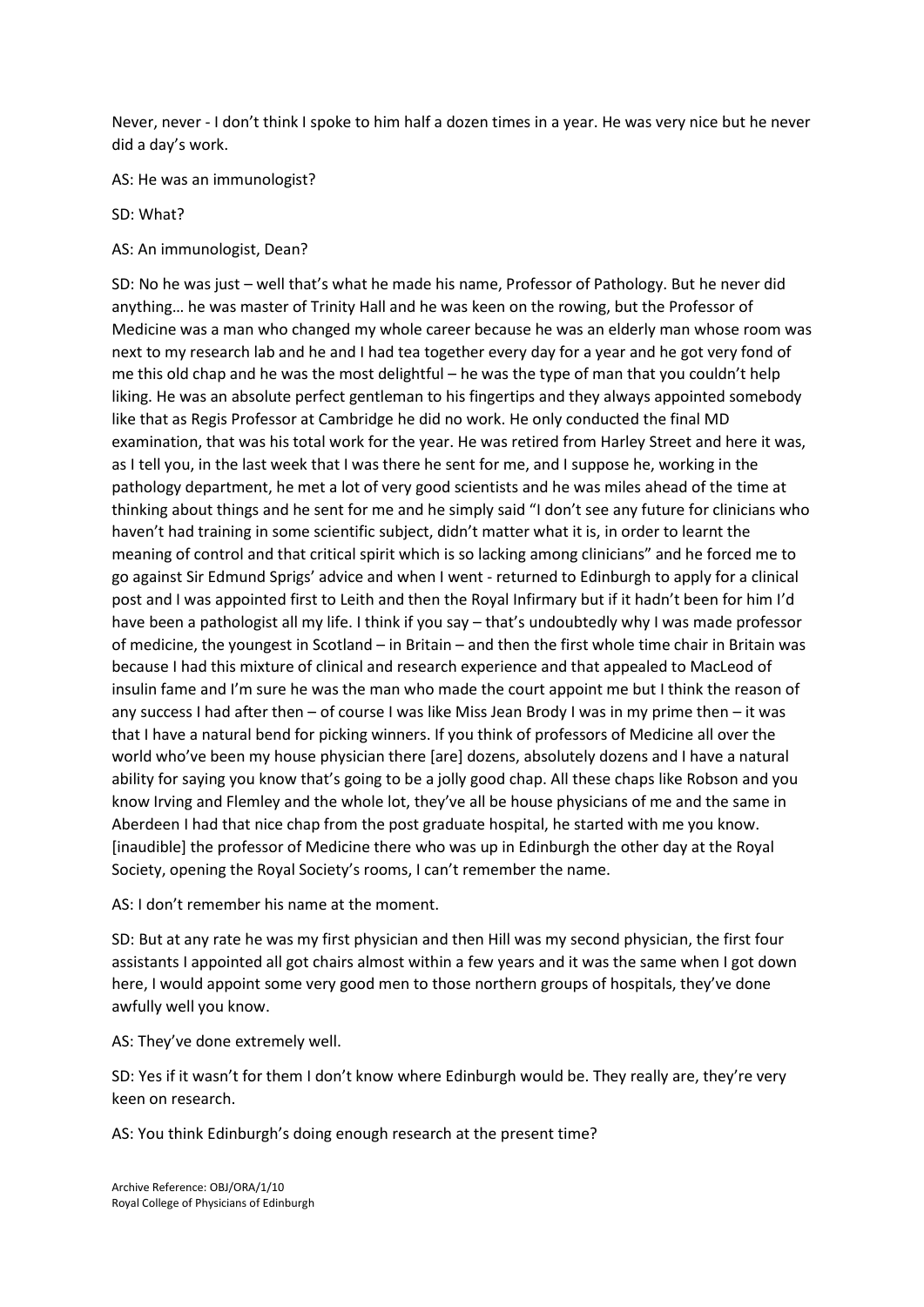SD: No I don't, it's most disappointing. It's absolutely disgusting – it's probably because we've written too many books and there are too many committees but we've gone into a bad - I think every university goes into a bad flow – I think the teaching is as good as anywhere in the world but we've gone into a very bad flop in clinical research, very bad, I mean Glasgow's miles ahead of us.

AS: There's more coming out in the journals from Glasgow at the moment than from Edinburgh I think.

SD: Ten times as much, ten times. It's really very disheartening to read the journal, Edinburgh's very bad. But I was not only able to pick winners it was the same with all these books I wrote. I had a capacity for picking people who were writing different sections, the right chaps to do it and I was a very – fortunate temperament I've got, I'm a very determined man but I don't ever get angry and the result was though I always got my way in the end, I always got it, by friendly conversations instead of fights so I never had any trouble either with my staff or with my different commentators in these books you know.

AS: You didn't have to have any rows with your contributors?

SD: Never, never once in thirty years.

AS: Tell me Sir Stanley what was the most happy experience in your academic life?

SD: Well I can certainly tell you that. There were two things that I'll never forget, because I do think that they really were worthwhile. The one was when I went to Aberdeen we were stationed at Wolmen Hill, this was the oldest teaching hospital in Scotland, it was 200 years old, most dreadful accommodation, there was no research accommodation and I got them to build hutted accommodation so that – McMichael, John McMichael was the first chap who came to me and then Hill and then Fullerton and all these people that you've known all over the world, well I was on a committee – now you've got to remember the vast difference between those days of 1930 before the health service came in when it was a voluntary hospital, the citizens of Aberdeen and the district had raised more than a million pounds to build this new hospital they didn't have to… nobody had a word to say except the board of management and they appointed a very high powered committee, a committee of all kinds of experts of which I was a member for six years and we had to ask nobody about what we were going to do except the board of management and so we did as much in five years because it was our own money it would have been 15 if you were doing it today with all these government committees so I think that was a very important and when the Queen opened this new complex of hospitals, which were the admiration of Britain you know in 1935, everybody was talking about it people were coming from all over the world to see them because they were the whole lot of hospitals with a medical school in the middle of them. So when the Queen opened that and I was finished with that committee, I was naturally very proud and pleased to be a member of such a committee. And the other thing that gave me the greatest pleasure when I finished the last of the seven units that I started out with – to develop in the Municipal General Hospitals and the Northern Hospital, the Eastern Hospital and the Western Hospital.

AS: This was down here in Edinburgh?

SD: Yes.

AS: Yes of course.

Archive Reference: OBJ/ORA/1/10 Royal College of Physicians of Edinburgh SD: So when that was finished then I was very tired but I was very pleased to have been so successful, we'd got such good men in charge of these units.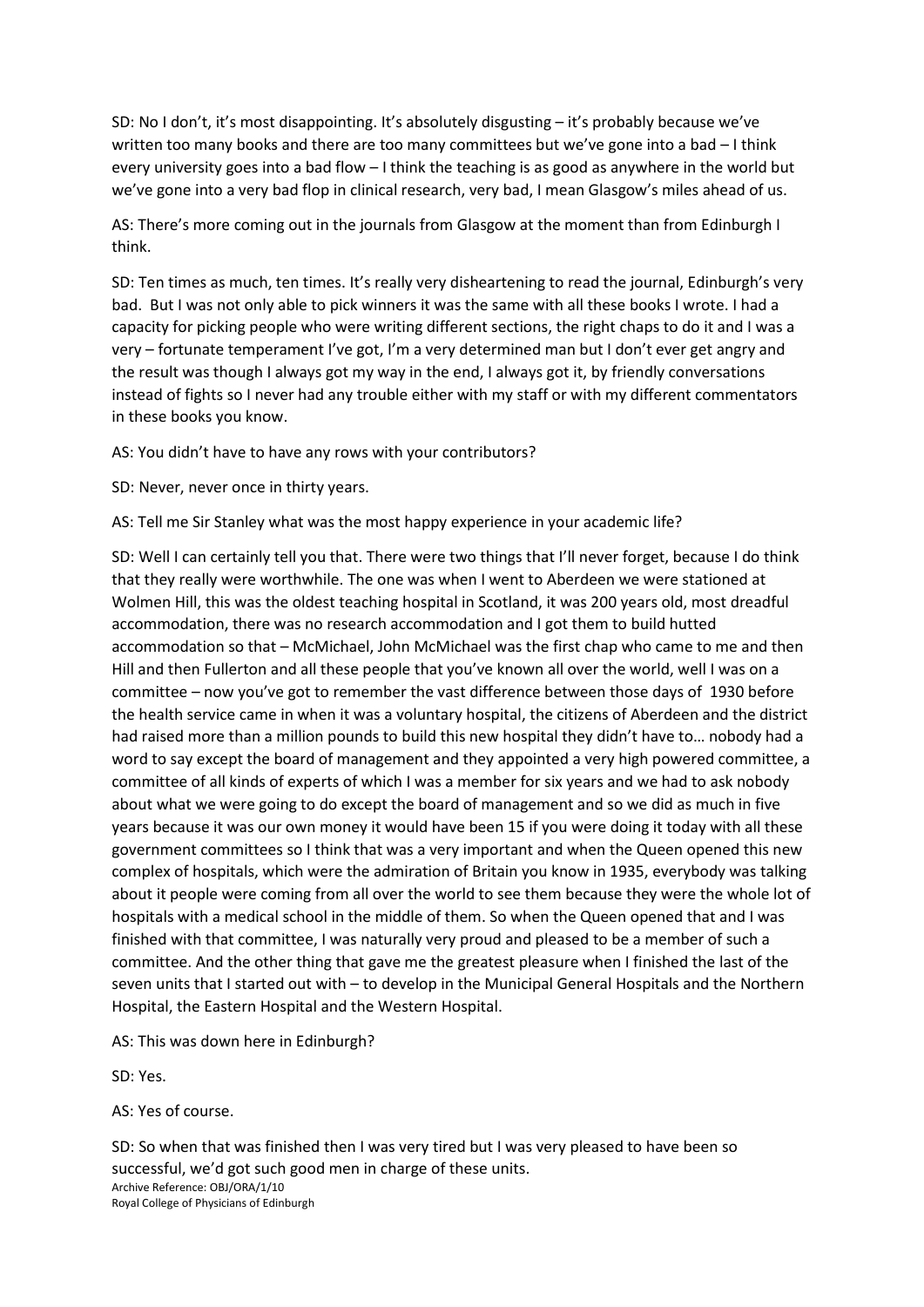AS: Well these were happy times. Tell me did you have any unhappy times during your academic life?

SD: Only that one year where I went nearly mad with Joe, but I told you we had 400 students, 8 sections of 50, how would you like to teach 8 sections of 50 every week telling them exactly the same thing every day, not knowing anything about bacteriology either, I was having to read it up in the day time, go to the Royal Infirmary every night to learn how to stain and examine the pus under the microscope and then repeat the same bloody thing 8 times.

AS: This was in Edinburgh?

SD: Yes, absolutely.

AS: After the war, when you came back?

SD: Yes 1921 it nearly killed me.

AS: Who helped you in these classes? You mentioned Joe?

SD: Well Dr. Joe was a graduate who was the same age as myself, knew nothing either and ended up as Medical Superintendent of the City Hospital.

AS: Yes.

SD: He was really a fever man, he went from there into fevers. But neither of us knew nothing but luckily Hadley arrived who was, he was the College of Physician bacteriologist when that was open, he came over and taught the senior students, people who had to know something, he knew – we didn't try and teach anything except practical bacteriology.

AS: Well, obviously, you've had more happy times than unhappy.

SD: That was the only – it really wasn't unhappy, it was relatively…

AS: You probably enjoyed it for a bit anyway.

SD: Well I wouldn't say I enjoyed it, it was so boring saying the same thing and soul destroying.

AS: How did the students react to it?

SD: Well they didn't have to – they only went once, we had to do the same thing 8 times, they only had it once. So they didn't mind it at all because we took endless trouble with them but they didn't mind it, they didn't know. Of course the students hated all these clinics with 50 and 60, a wretched time, wretched time.

AS: Scandalous, far too many. Well now could we start to ask you now, you've now retired and when you walk back into Teviot place and go up passed the Dean's office, how do you see the changes there compared with many years ago?

SD: Well you don't see much just walking around the quad, you see nothing but when you go inside it's quite unrecognisable. It's so unrecognisable that I mean I couldn't find my way around any building in that – Teviot Place, just the same with George Square. Derek Dunlop and I get lost we don't know where we are with so many new buildings

AS: When you go inside the buildings and see the staff and the Deans do you find that there are more people there now than what you used to deal with?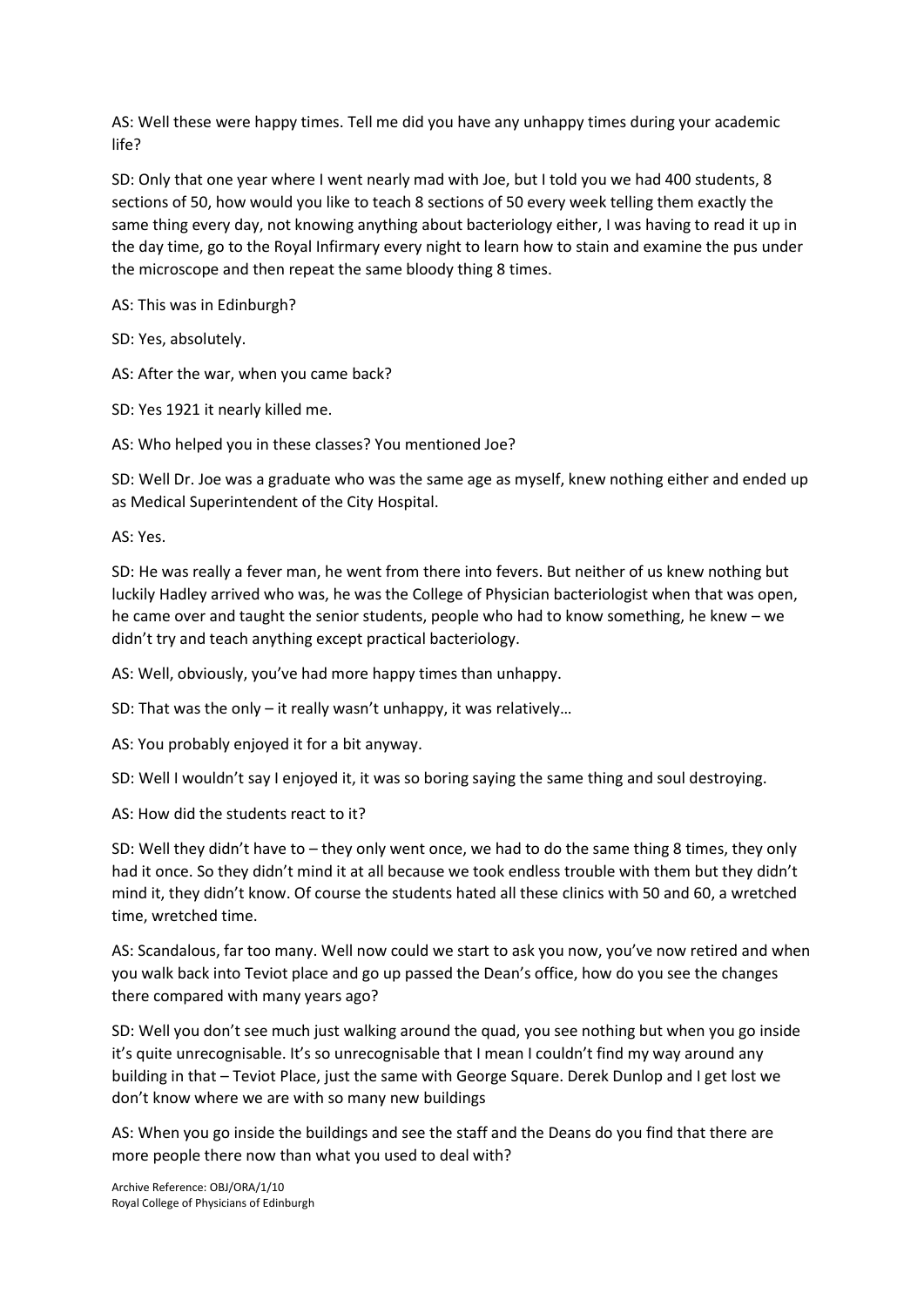SD: Ten times.

## AS: Ten times?

SD: Ten times. Now I'll tell you another story that may interest you, when I was appointed, I wanted to be a pathologist but a chap called Ritchie was the professor of bacteriology and he took a fancy, determined that I be a bacteriologist and so I was up north choosing and he wrote and said that he'd seen Lorraine Smith and they'd agreed that I would go as my first job in 1920 or something like that – to the department of bacteriology and so I sent him a brace of grouse and said right I'm delighted and I got a letter of thanks saying unfortunately he wasn't well but his family would enjoy them. Before I got to, up in the end of September to New Zealand – to Edinburgh to take my job he was dead with cancer of the stomach and McCartney who was the senior lecturer was in New York with a [inaudible] fellowship and the professor was dead. And the two assistants – now that shows you, that was the staff, that was the total staff, was a chap called Joe who went to the city hospital as superintendent 30 years later and myself, neither of us knew anything, nothing and this is how we did it. Do you know how many students we had to teach? 440 a day.

## AS: In one year?

SD: Yes, for our whole of one year. Nine sessions a day of two hours we had to take in practical bacteriology, every day of the week. It drove me completely barking. I said I'd never go on with academic medicine.

AS: 400 students?

SD: More, 420.

AS: 420. That constituted the whole of one year?

SD: Whole of the third year.

AS: It's not the whole of the medical intake?

SD: No just…

AS: Just one year?

SD: That was the third year alone.

AS: Third year alone had 420 students. That is enormous.

SD: Absolutely, but of course it was so badly run the medical school in the Second World War, if you were a second year medical student they'd stopped you from enlisting but in the First World War you could do as you liked and luckily it only lasted four years or we'd have had no doctors. And so we had, after the war was over the ordinary intake of 220 and 200 ex-servicemen, who'd all be wounded and fighting in the trenches, had come back either to start medicine or many of them really to – they'd been first or second year students when they went away and so we had this class of 400, nine sections of 50 and two of us, our first job, didn't know a damn thing. We used to read the stuff up all day, we went to the Royal Infirmary every evening at six and got the pus you know the gonococci, the pneumococci, learnt to stain it and learnt to examine it and read it out and worked out what to tell them and then we repeated the same bloody stuff nine times a day for a year and I very nearly said that's the end of me with academic medicine, I never was so fed up in my life.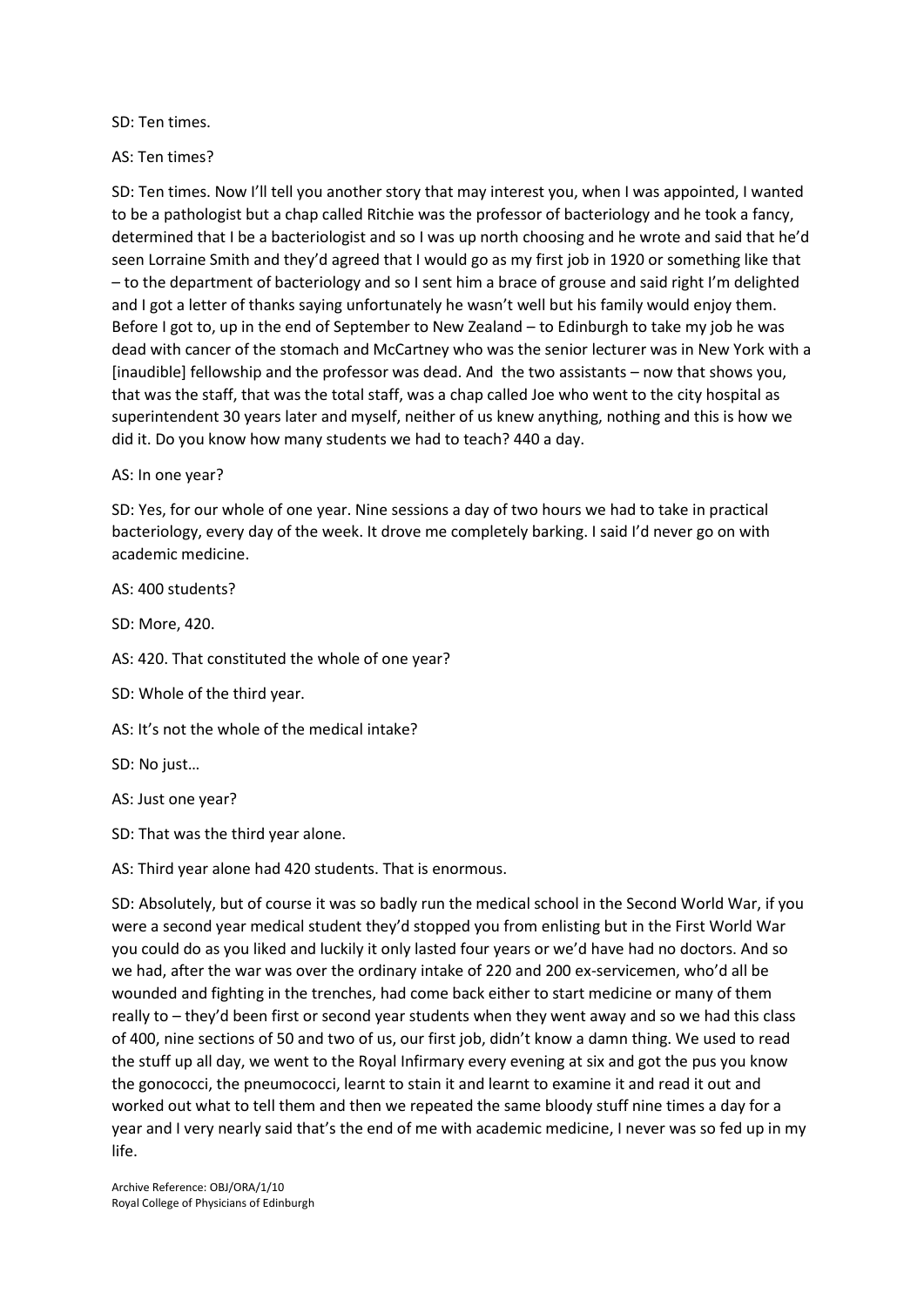AS: That was an ordeal.

SD: Awful.

AS: It must have put you off bacteriology?

SD: It put me off everything to do with university life. And then when it was over and I got interested in immunity and I was doing a lot of research work on it I forgot all about it and went off to Cambridge. But Mackie didn't come until two years later. So we had to go on with this but McCartney came back in a year so things got better in a year.

AS: They wrote a good book between them, Mackie and McCartney

SD: Very, very popular, still published isn't it?

AS: Yes. It's been given another name though, it's been called Cruikshank's *Medical Microbiology*.

SD: Oh yes.

AS: What did you work on when you went down to Cambridge?

SD: What was I working on? Well on immunity.

AS: Yes.

SD: And here's another interesting story that I've done. At Cambridge, I don't know whether I'm boring you – but at Cambridge on one side of my room in the department of Pathology was Sir Humphry Rolston, he was the Regis Professor of Medicine an elderly physician of 70 odd, he didn't do any work it was just an honorary job and he occasionally went down to Harley Street, absolutely charming chap. A most erudite and delightful physician of the old kind and on the left side of me was a man called Dickson who didn't have a professor of pharmacology he had a reader and he was quite the most remarkable man I've ever seen. So we had tea together every day for a year. Dean was useless, I don't think I spoke to him half a dozen times in the year he never advised me on anything I just went on my own doing all sorts of experiments with animals and you know simple immunological work in those days and the week I left they both had a meeting with me, distorted my whole life and Sir Humphry Rolston, I don't know what he was, he got to like me very much because I was barely 20 then and he was in his 70s but he was thinking 20 years ahead and he said to me "Now look here Stanley Davidson you're to go back to Edinburgh next week and immediately apply for a clinical post" and I said "clinical post?" I said, "I'm never going to do any clinical work I'm not well enough", he said "you're going to do it you see because nobody who is going to be a professor of medicine in the future will ever get a chair who hasn't spent at least two or three years in a scientific department, it doesn't matter what kind it is and learning a critical attitude of the scientist as opposed to the clinicians". And so he talked me into applying and when I came back I applied to Leith Hospital, I went on in the bacteriology department part time and I went to Leith Hospital as assistant physician and what do you think Dickson said to me? My whole research work… in those days, everybody like myself believed the future of medicine depended on vaccine treatment of diseases, you'd be hopelessly useless only for the prevention it was good and that antibiotics were totally impossible because the only one ever made was by [inaudible] and arsenic and it nearly always destroyed the tissues when it was tried on anything else but syphilis and it was absolutely useless and this man Dickson said to me "You mustn't believe that, there is absolutely no future in bacteriology [inaudible] vaccines, except for prevention. You're just wasting your time trying to find out how to produce vaccines for treatment. The only future is in antibiotics." Now that was 15 years

Archive Reference: OBJ/ORA/1/10 Royal College of Physicians of Edinburgh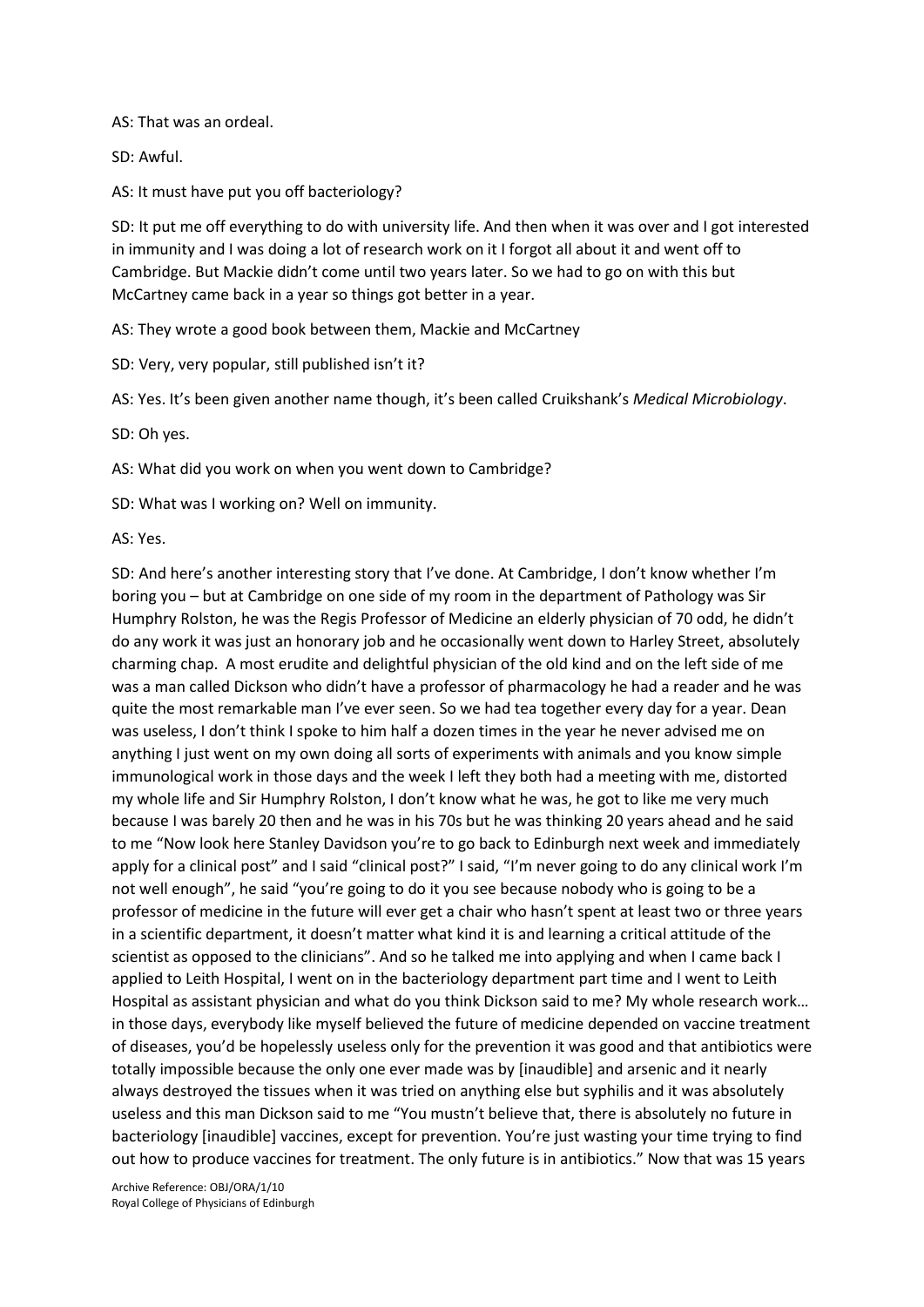before penicillin was discovered, so I came back there and gradually gave up antibiotics and went into clinical research. Now that was a funny thing wasn't it?

AS: Well, it's very interesting because at the present time people are looking for a vaccine for cancer. Some of the Swedes are and this work has been stimulated by the studies on African Lymphoma where they think there is possibly a virus, but you see if your friend Dickson is right then this work too is probably doomed to failure like the vaccines of other diseases.

SD: Yes, quite right. Of course I don't believe you know – I've been a funny person like that – I started the first rheumatic clinic in Scotland in 1932 in Aberdeen and I got [Duthie] trained as a house physician there before I brought him to Edinburgh and there he's been working for 40 years on rheumatoid arthritis and there's no doubt whatever he is he's worked hard. Every kind of method he's been using and he's working with your friend the professor of bacteriology.

# AS: [Marmian]

SD: Couldn't have a better chap than that on baboons and things and I don't think they are one step further forward about the actual cause of rheumatoid arthritis than I was in 1932, they're better in symptomatic treatment but they don't know the cause and I believe that both disseminated sclerosis and rheumatoid arthritis are due to your tissues becoming antigenic. I don't think they're infections at all.

AS: It's a very interesting hypothesis and it would explain why bacteriologists and virologists have failed to identify infectious agents time and time again.

SD: They've done an enormous amount of work, I mean the two [Dawsons] working in the College of Physicians laboratory spent a life time on multiple sclerosis, completely useless with regards to discovering the cause.

AS: Yes, but, on the other hand, the published work by Dr. [James Walker] Dawson, that is Edith Dawson's husband, that published monograph on the pathology of disseminated sclerosis is a classic now.

SD: Absolute classic.

AS: It was wonderful work.

SD: Yes.

AS: And I find it quoted in all learned reviews of the literature. I believe he died from tuberculosis, and was a very brilliant man.

SD: Indeed…

AS: Did you ever know him at all?

SD: Oh know him, of course, I knew them both very well. But in those days you know that department of bacteriology run by the College of Physicians, in, you know that little road, you know where the church is now it really was the only – the College of Physicians laboratory was the only laboratory really doing clinical work. You couldn't get it done at the university.

AS: No, why not?

SD: It was all done there all the bacteriology the biochemistry and everything.

Archive Reference: OBJ/ORA/1/10 Royal College of Physicians of Edinburgh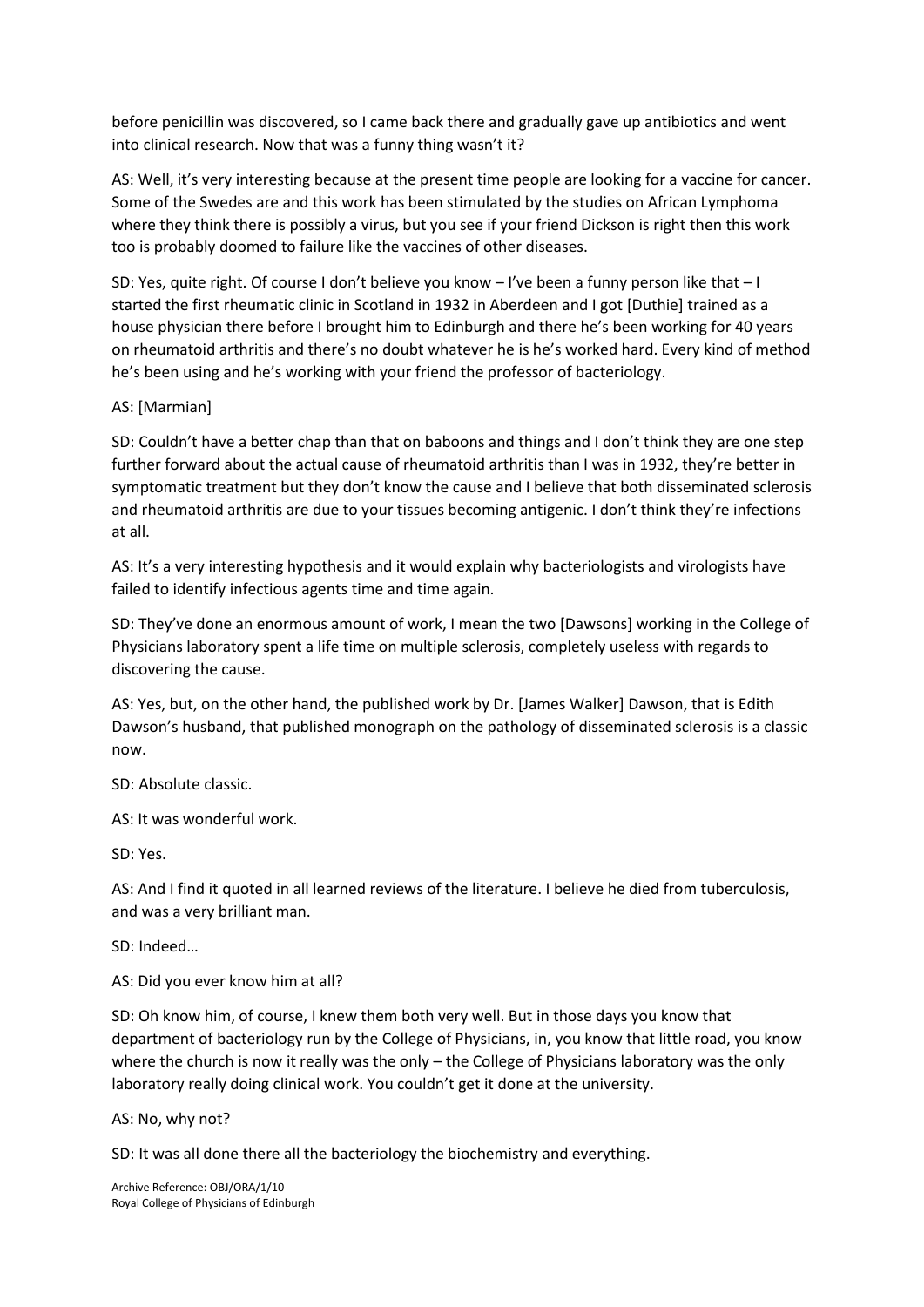AS: Colonel Harvey, I think…

SD: What?

AS: Colonel Harvey was there…

SD: Yes, I knew him very well.

AS: Did you really? Yes.

SD: Oh I knew him [inaudible] I've forgotten what his name was, he was a patient of mine with tropical sprue I'd been interested in that disease all my life. Tropical sprue, what's tropical sprue do to you? Nobody knows.

AS: It's curious the university didn't do this sort of work then and it was left to an outside body.

SD: Well it was but of course the university – the people had to pay for this, the College of Physicians and Surgeons who employed these men, they were all chaps from Indian medical services, they were all colonels who'd retired and of course they got a salary of a thousand a year which was a lot and then every physician and surgeon who had had a private patient wanted a lab or a test on their urine or anything like that, they had to pay the college a fee. You could hardly expect the university to accept money for investigating private patients you see.

AS: Could we just come back once again to this question of large numbers of students, you told us that you had 450 students in your year.

SD: I think it was 420 actually.

AS: Oh, 420. Well just now in each year we have about 150 or so and this to us seems enormous and yet the staff has increased very greatly did you have a large staff in those days to teach? As large as we have now?

SD: Two, myself and another chap. The professor was dead and they didn't appoint Mackie for two years, the lecturer was in America. Two untrained people was the total staff.

AS: And in clinical medicine for example…

SD: What?

AS: In clinical medicine when you were professor of medicine…

SD: Miserable staff

AS: did you have a big staff?

SD: Did he have one?

AS: Did you?

SD: He had none. The professor of medicine - I was the first professor in medicine that was ever appointed to a chair with a salary in the whole of Britain

AS: Really?

SD: Yes, MacLeod of insulin fame came back to Aberdeen in an old and dying condition and he asked the university court if it was right to pay the professor of anatomy and professor of pathology and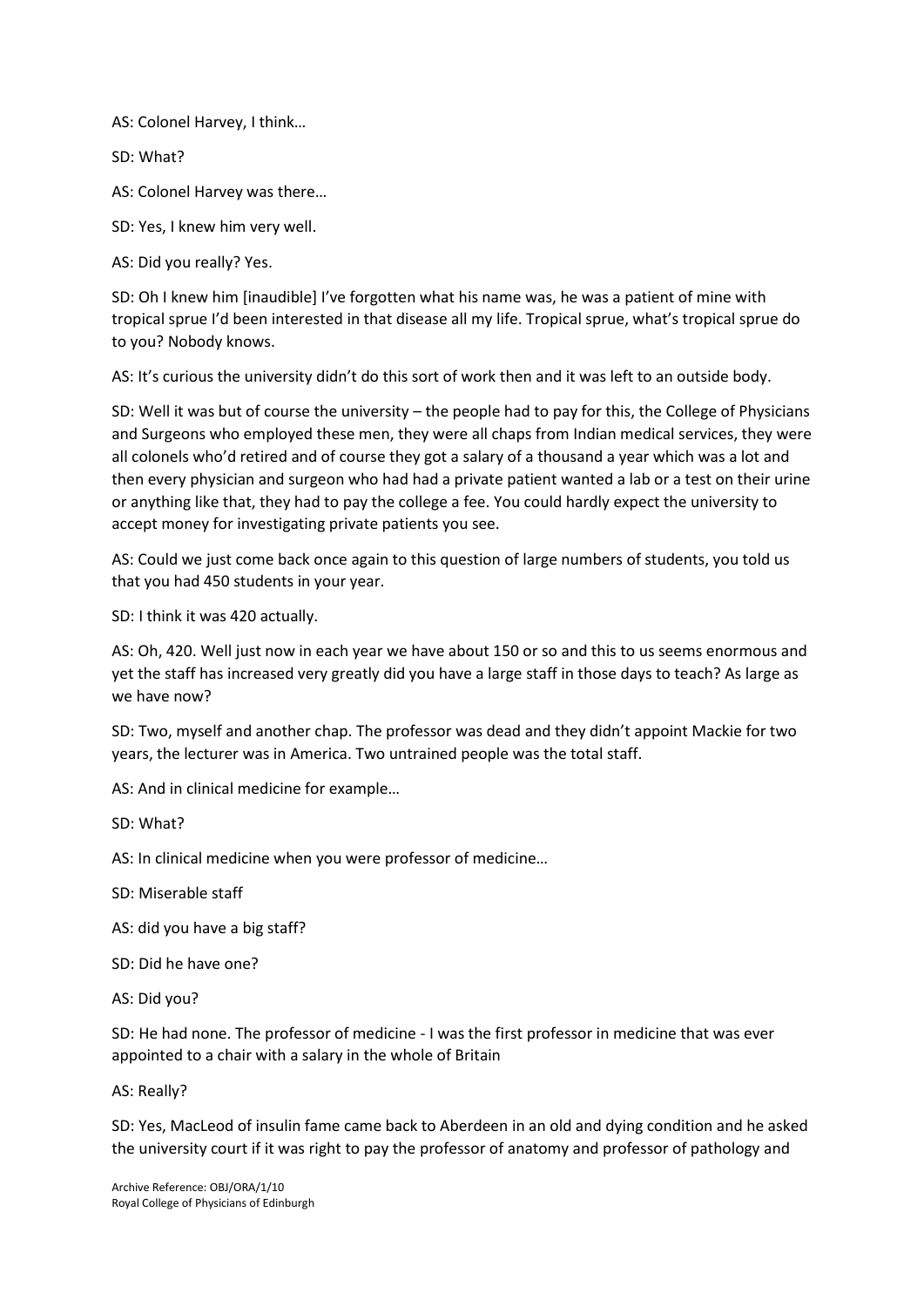professor of physiology a salary on which they could live and advertise the chair so as to attract people from any university in Britain, why wasn't it right to do this with the professor of medicine, surgery and midwifery. Now no university in Britain did that, it was always a local man that was appointed because the salary was 200 a year and it took you 20 years to establish a private practice so nobody ever applied from outside the town. Now that was absolutely disastrous because very often there were period when there was nobody of any distinction, at that time there was nobody of any distinction in Edinburgh or – in Aberdeen it was very unfortunate, in Aberdeen they had a very good man who thought he was bound to get the chair and was really a frightfully good physician called A G … oh I can't remember his name.

AS: You mentioned him in your article in the *Chronicle*, you mentioned that he was there when you went and eventually you got on very well.

SD: Yes, ten years older than me he was a magnificent clinician not for research but magnificent, it was very unfortunate just for a change had a very good man, very bad luck on him.

AS: Was he easy to get on with?

SD: What?

AS: Was he easy to get on with?

SD: You know I had a dreadful time and luckily I can get on with almost anything but I used to have to go out and grit my teeth, I mean it was just as difficult for him, he was assistant physician in my wards, awful for him. Ten years older, far more experience as a physician, hopelessly disappointed it was awful for him. I used to keep thinking what he felt to try and control my temper. We never had an open row and then luckily a physician left and he then got wards of his own and from that day onwards things improved and we were the greatest of friends in the end. I went up every fortnight when he was dying to see him to Aberdeen from Edinburgh.

AS: Did you really?

SD: Every fortnight.

AS: Yes, yes.

SD: Because I got to like him so much.

AS: So obviously when you started off things were difficult but then they improved and once he got his own wards you all got on very well?

SD: We had no accommodation in Aberdeen any more than we had in Edinburgh. The accommodation of all the professors in Britain outside the full-time units in London consisted of a lecture theatre and a retiring room beside the lecture theatre for the professor to take his coat off that's all.

AS: How – what size of staff do you think under ideal conditions should a professor of medicine have?

SD: Well probably the staff that Donald's had, I worked for years to get that place for him, I never got it for myself but I think he's well provided for staff especially when Richmond was there. That's the sort of staff he had and of course Flenley is another of my house physicians, he's a very able man. He had a very good mixture, Donald of course had been most unfortunate has been away far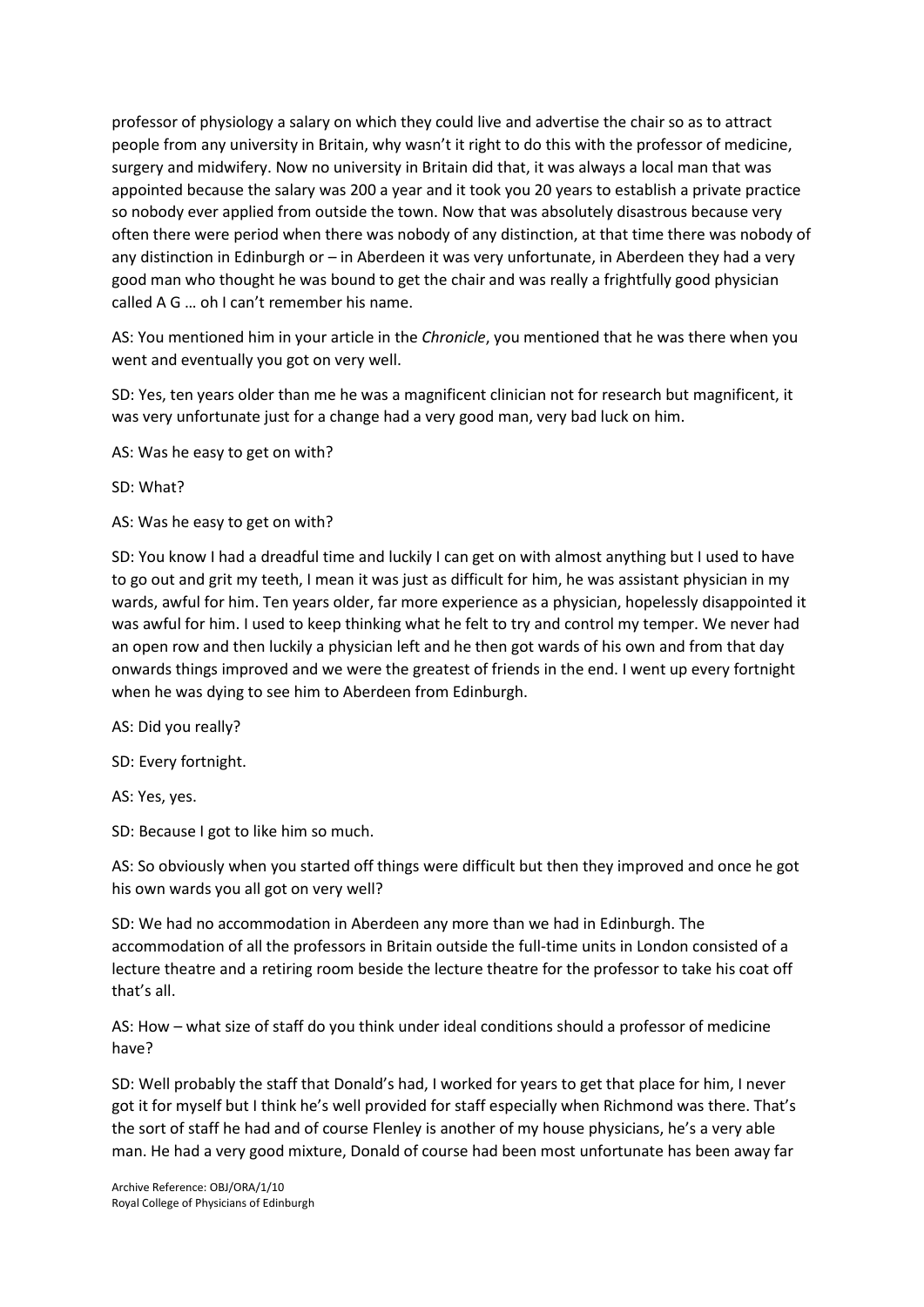too much on that university grants committee and the students hardly know him and if it hadn't been for Richmond and Flenley that department would have been hopeless you know. I mean the ward sisters tell me that they simply bless Richmond because no patients suffered the least bit by Donald being away just because he had Richmond there to look after them.

AS: John's down in Sheffield now.

SD: Yes, he's doing very well. He's a chap they might bring back here one day when Donald retires, he's awfully good.

AS: Yes he is very good indeed.

SD: Of course you've got to make up your mind what kind of a professor do you want, I had your executive dean here talking to me about what I thought.

AS: Archie.

SD: Archie, and I said to him I think you've got to make up your mind not who you're looking for, make up your mind what you want first. Don't go looking for anybody until you know what you want. I think you ought to have two people, one a sort of Woodruff type of man who's not really a very pleasant man in many ways and is not very much liked by the students and not very interested in the students, more interested in the rabbits and pigs and things but he's the sort of chap who's liable to do something fundamental just as he has done and you oughtn't to put a lot of beds in his charge give him a very limited number of beds and not expect him to do a great deal of clinical work and then your second person you want is a chap like Richmond, you must have a doctor as professor of medicine, a chap who is interested in patients, interested in teaching and interested in clinical research but he mustn't pretend to be a biochemist or a physicist or anything like that it's impossible to be both.

AS: One of the problems is that it limits your choice, there are some very good cardiologists in Edinburgh.

SD: Very good.

AS: Some very good nephrologists.

SD: Very good.

AS: Some very good experts in gastrointestinal disease and this makes it difficult for any new professor coming.

SD: It does yes, not if he's sensible, they're all very nice chaps, they all cooperate very well with you. I mean Richmond didn't get on well with Mole but I don't see why they shouldn't - I don't think any of them are suitable for chairs themselves except personal chairs but I don't think any of them are the person to be a professor of medicine you need to be a much wider interest than any of them have, I mean they have a narrow but very important job to do.

AS: So you see a role for a professor of medicine as being someone who knows a lot about general medicine?

SD: That's it.

AS: Who's a – who would also be a good family doctor?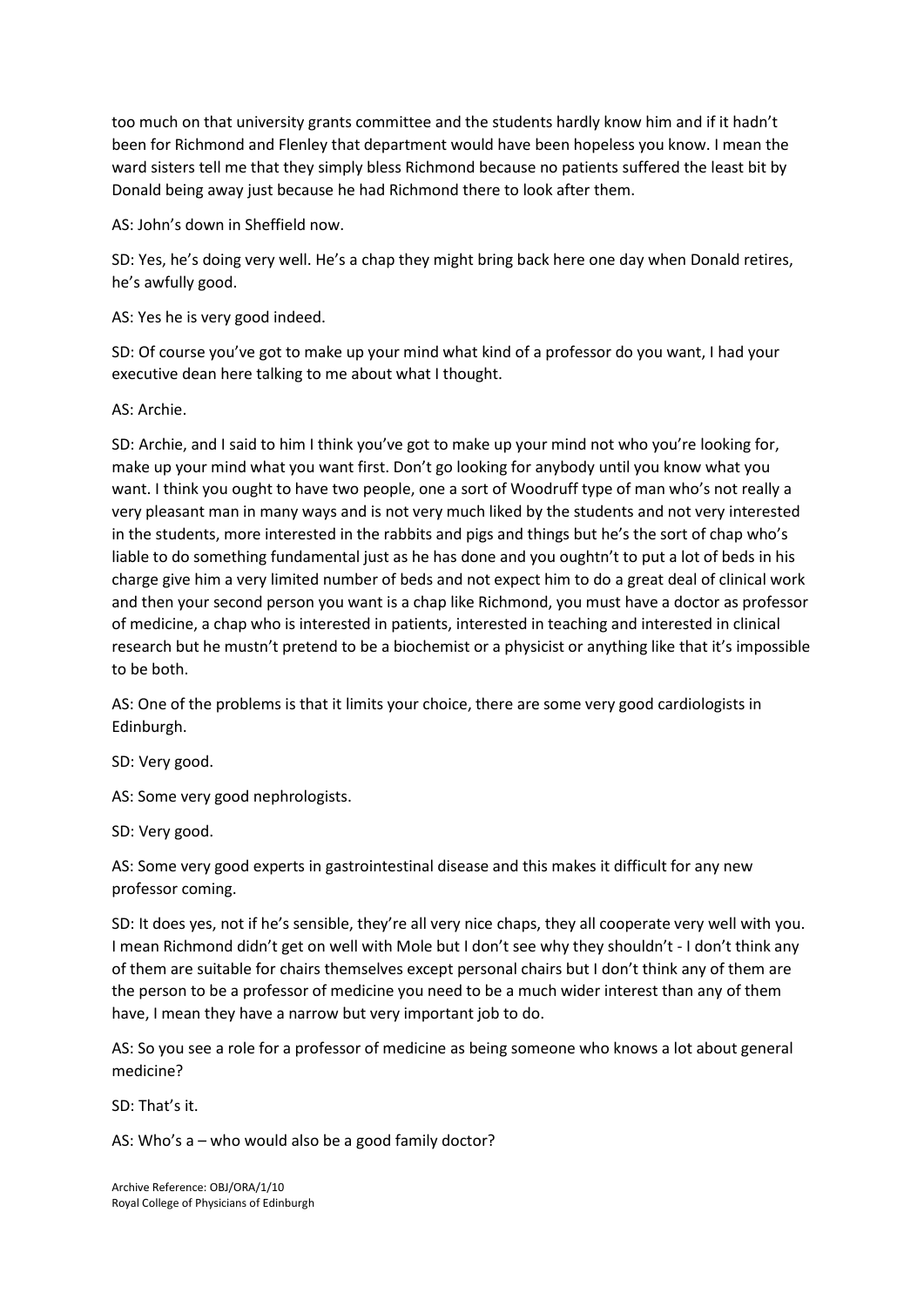SD: Good family… must be a good family doctor, that's what we're missing so much they don't know how to talk to patients, you see the family doctor's real good is that he listens to people and he's considerate of them and they're frightened, they come to him with something that may be nothing at all and then to give up time to explain that it's not a – their hours are so hurried that they say just take that and be away and away they go and you get no satisfaction… that's what'd going on in a lot of departments, now they're too busy. They come and [inaudible] skins… one sister in the skin ward told me that they come in and their diagnosis is so obvious it's probably a wart or something they diagnosis it as they come through the door as they pass the consultant he gives them a prescription they're out through the other door. They may have come from Galashiels now what they really want is not to know how to treat a wart, they want to know what is a wart? Why have I got a wart? Will it come back to me? You see, is it a serious thing? All that means is giving up a few minutes talking, they're so busy, they've got queues of people waiting but they don't do that, they're not doctors at all.

AS: Perhaps part of this is because general practitioners often refer patients now rather than treat them themselves.

SD: Well they do but still, that's part of the truth, they ought to… the general practitioners ought to do more than they do and they probably do do more courses now in all these skins and eyes and so on they probably do but they are very busy too you know. So they would be they're a damn sight well too well paid. Do you know what they pay a general practitioner? An average of 8600 a year and 3500 allowance free of tax. Well that's much more than most of the specialists are getting.

AS: Oh yes.

SD: So that's a damn disgrace. Just a piece of blackmail by the British Medical Association that's all it is.

AS: Well these are strong words.

SD: Absolutely, we're just as bad as the dockers now.

AS: Well certainly the general practitioners for a long time were very much undervalued and felt very much out of place

SD: It's swung from one end to the other, they worked far too long hours and far too hard, the most contentious men they've done to the other extreme, they're not the same thing at all. Now a person in my old age I pay a fee to a doctor who is a friend of mine and am a national health insurance patient now people like Lindsay [Lamb], a really good man, he feels that that chap should come in periodically and say "how are you?" to an over 80, but then he never does that, if he comes and sees my wife and gives her a prescription because she's got a cough that won't get back he might come back once but if she's not better he mightn't come back again. Now in the old days a man would come in three or four times even if it was only for four minutes, are you better? Are you not better? And so on. I don't know what's gone wrong with the profession.

AS: It's a change in manners perhaps.

SD: Awful, I think it's terrible.

AS: Yes. We've covered a great deal of ground. During your time as professor of medicine in Edinburgh, would you like to say just a little about what are the main changes you've seen from the time of your appointment to the time of your retirement?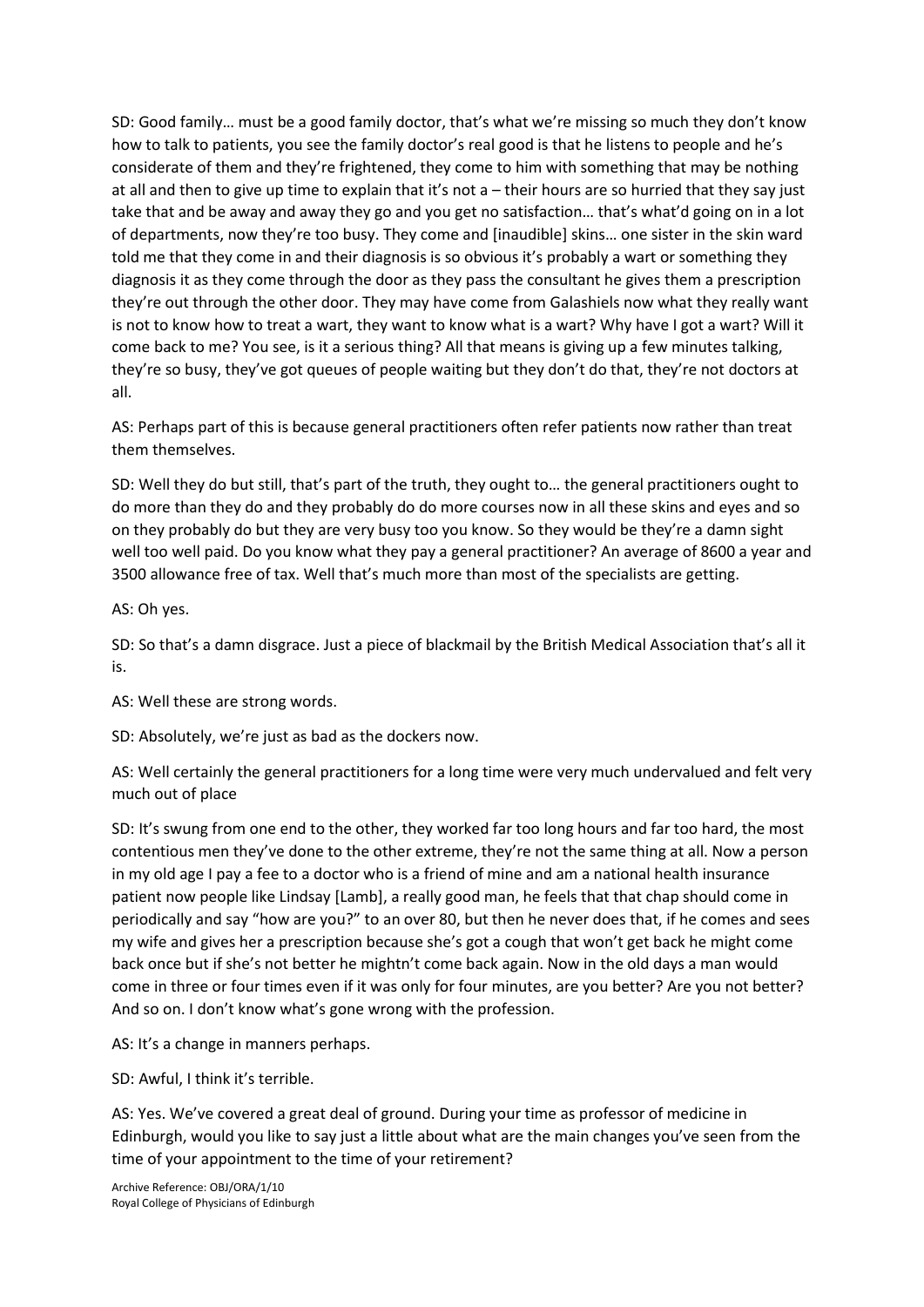SD: Well the main changes, the educational changes were made really by me, I don't suppose you'll remember this but when I came back to Edinburgh after the war I arranged a timetable in consultation with the professors of surgery and pathology and bacteriology in which when I was lecturing on typhoid fever on March the  $2^{nd}$  I could rely on the bacteriologist doing the bacteriology B. typhosus during that week and the pathologist would be doing the bowel changes and so forth and the surgeons would be talking about when they burst and so forth. And I did that very carefully and had a huge list of case histories and photographs, thousands of them, I don't know what Donald's done with them. Had a great big lecture – room up above the medicine department that we laid out every week which illustrated all aspects of these cases. Now it was, what do you call it, Robson told me that when this committee was meeting they went over that and he still taught but that was a very good method of teaching medicine, a coordinated course and that he was sorry they were not going on with it, I still think it's the right way to teach.

AS: It was also worked quite efficiently because only a few people were involved in the coordination. Whereas now there's about five committees involved, it's become an enormous exercise.

SD: Awful. Yes, I know.

AS: Yes, yes. Good.

SD: I would certainly say that system that I inaugurated couldn't be improved on from the point of view of if you're going to have systematic lectures at all, you may say you shouldn't have any systematic lectures, why have a systematic lecture why not buy the book of *Principles and Practice of Medicine* and have none.

AS: You've edited and prepared some very successful books and one of these was the *Principles and Practice of Medicine* and the other one was a book with Sir Derek Dunlop and Sir John McNee on therapeutics. What gave you the idea of producing a book like that on therapeutics? There must have been many others on the market at the time.

SD: Well there were and they were so bad that Derek Dunlop who was the same sort of age as myself, younger even, he'd just been made Professor of Therapeutics and he phoned me up to come down from Aberdeen to see him and we looked at the various books and it was full of these sort of wretched statements like "vaccines may be of value", "arsenic sometimes helps" and that sort of rot like that, it had gone on for years and years and we wanted a much more positive approach to what can be done and what cannot be done and how it works. We were so disgusted at the books that we decided to write a new book on therapeutics, McNee was nothing to do with it at this time. Dunlop and I decided that it would be a Scottish book and therefore we'd need to get people who wrote in it from the four Scottish universities and then it seemed quite reasonable that McNee, who was much more senior and very well known for his research, should be asked to join us as editors. That's how he came into it, he had nothing to do with the idea of it and as I've told you he did nothing really to write it. He considered himself right beyond our [ken] you know, he was too high up to be bothered by that routine work.

AS: He was very well known for his work on the reticuloendothelial system

SD: Of course he was, very well known.

AS: Tell me, did you get to know him at all well?

Archive Reference: OBJ/ORA/1/10 Royal College of Physicians of Edinburgh SD: Oh yes, I knew him for 30 years, we always were perfectly friendly except on the one occasion when I wrote and told him to resign, he was furious with me, reported me to Lord Dawson of Penn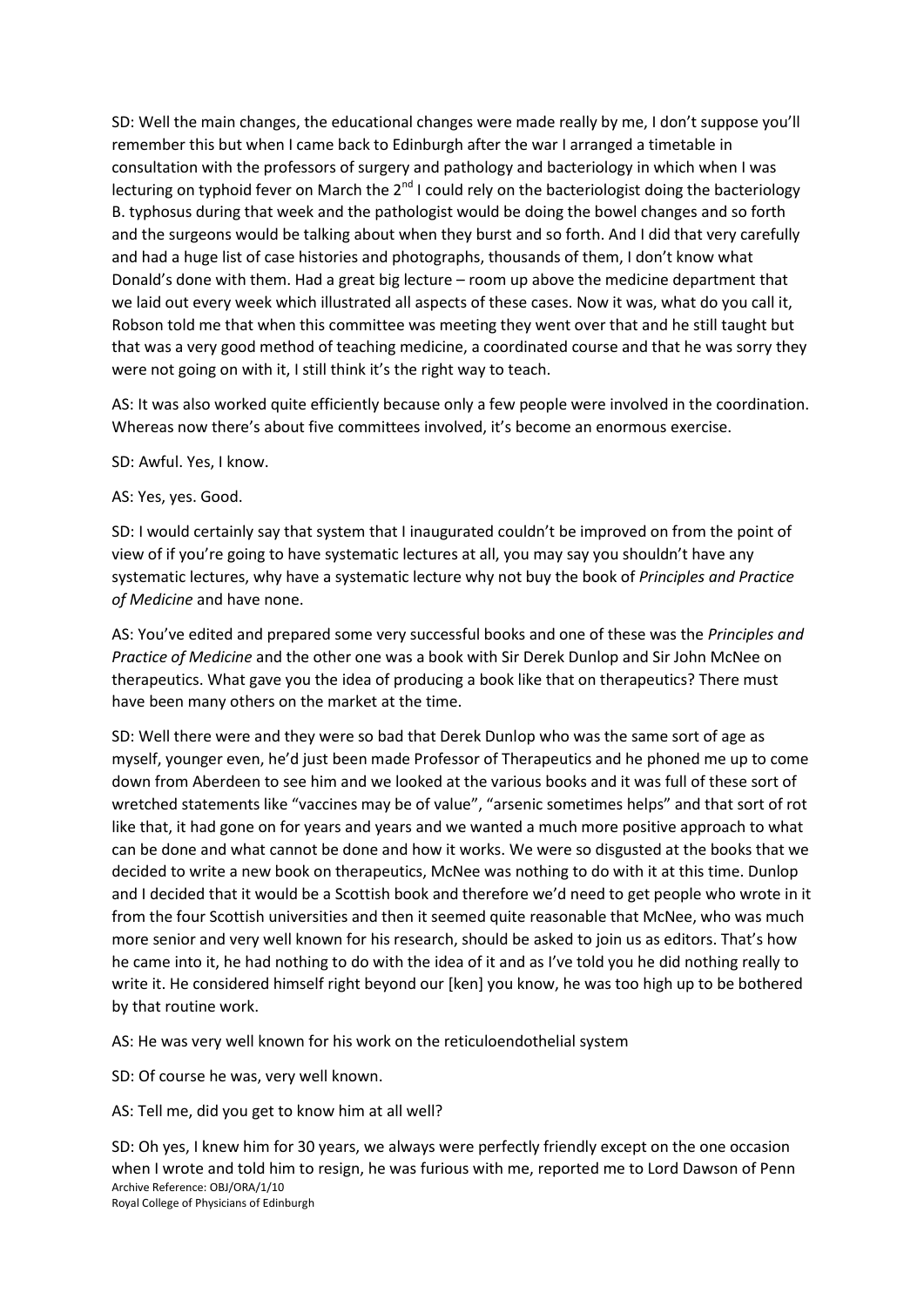though what that good could do I can't tell you. But no, no we remained quite good friends except that he was quite useless at – he didn't think that he - he was too far above us to be bothered with reading proofs or writing anything.

AS: He was happy to have his name on the book.

SD: That's what annoyed me because that is exactly what I wrote in the letter to him, that if this book is a failure you'll get the blame and you're not to blame because you haven't done anything and if it's a success you'll get the credit and you shouldn't get the credit because you haven't done anything either. That's exactly what the row was about. It didn't make the slightest difference to him, we all continued to be quite friendly and he continued to do nothing.

AS: Well I remember him as a teacher as a silvery haired very distinguished looking man.

SD: Very distinguished.

AS: And he was a very good lecturer and then he became an admiral in the navy.

SD: [laughs]

AS: Yes, very famous and I'm sure it was a great privilege to know him.

SD: Oh well he used to always come to see Dunlop and me in his admirals uniform and never came in anything else and told us the most ridiculous things about himself, he had no sense of humour that was the trouble. I mean fancy telling a person like me that when he comes on board "they pipe me on and when they want a doctor they ask for Dr. McNee not admiral McNee" and fancy telling a story like that to a [inaudible] you know. He had no sense of humour but you know don't think that I don't think he wasn't a nice chap, he was a very kindly man and as you say a very nice looking man. Distinguished looking man, but he lacked any sense of humour, the things he said to Dunlop and me we couldn't believe that anybody could say them, he didn't see anything funny in them at all.

AS: Well he must have caused the pair of you a great deal of amusement, I think.

SD: Well it didn't really worry us because when we knew he wasn't going to do anything we just did it. He didn't mind not doing it you know.

AS: It was a successful book and… Just leaving aside the question of books, you met a number of noble Lords and important people in medicine, Lord [Hawdor], Lord Morin and Lord Dawson.

SD: It may be difficult for you to understand how I was personal friends with people who were 25 years older than myself, it really was rather like these whizz kids you talk about. The whole of the people in London, I was a fellow of the college, were all talking about Aberdeen with its new medical school which was the envy of every university in Britain and it had also the amount of good research that was coming out was terrific and so that they were always writing me to come down and go around these full time medical units that were run by the MRC [Medical Research Council] to do ward rounds and give clinics. I was in London every fortnight because I was the chairman of the Empire Rheumatism Research Council and so every fortnight I went to one or other of the teaching hospitals and gave a ward round or a clinic or a lecture and I got to know all these people in the college because they used to come up and have a look and talk to "who's this young man who's doing all this?" you see and the Lord Dawson was particularly kind to me. He was president of the college in those days, about 40 years ago, and all I need to say about him he was like the old chap at Cambridge, he was the perfect gentleman, never lost his temper, suave as anything, honest to the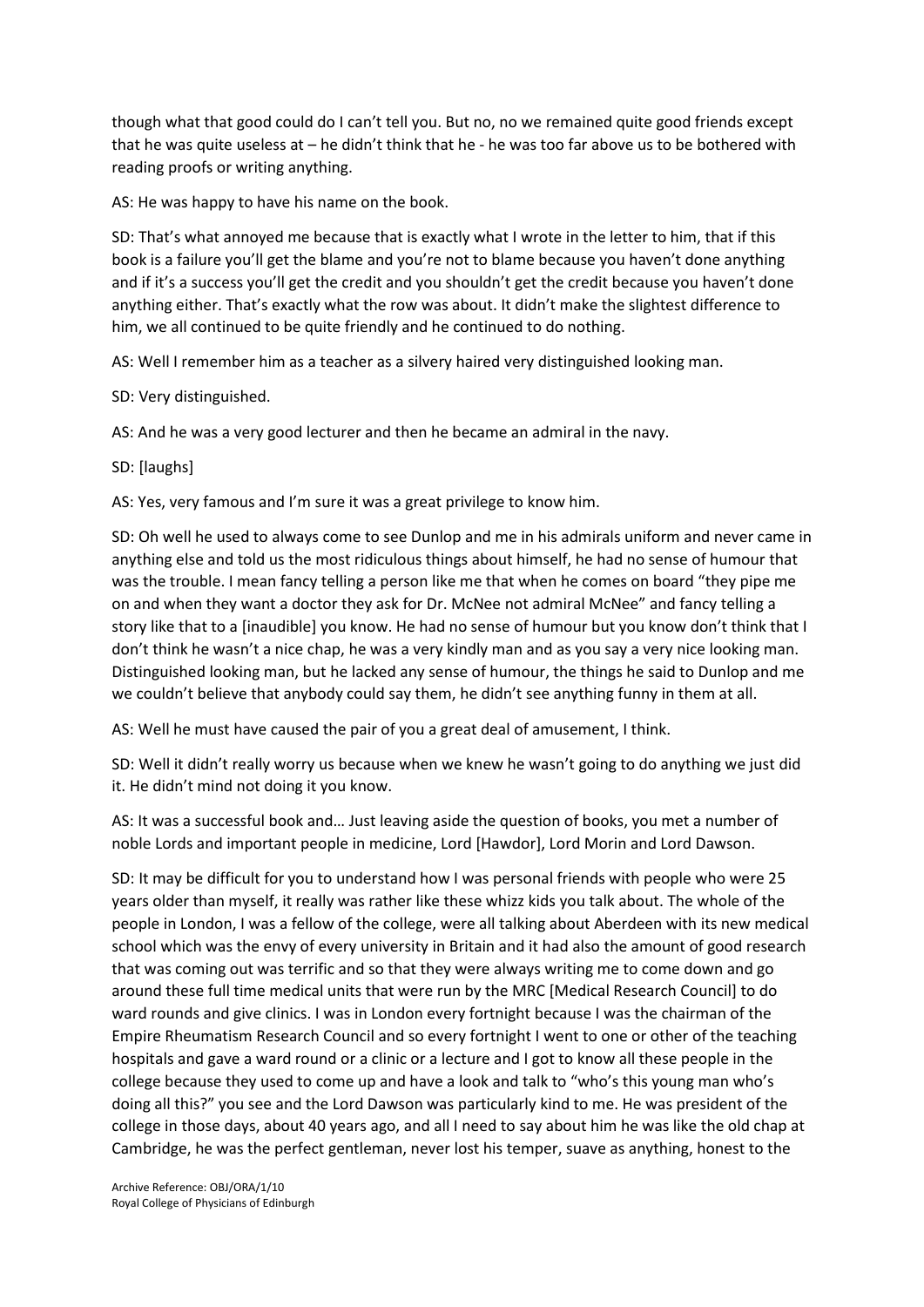last word you could trust him with anything you like he was so good, and the fellows trusted him so that he was president for about seven years running you know and he was excellent with the Royal Family, they had awful troubles after he died but during his period as physician he was completely trusted by the Royal Family and he always brought the right type in to see them when there was anything specialist to be done. Everybody adored him and I couldn't say enough for him. Now his great rival who spent his whole life trying to become president of the College of Physicians of London and failed always was [Hawdor]. Now [Hawdor] was entirely different, I knew [Hawdor] much better still he stayed with me at least a dozen times up both in Edinburgh and in Aberdeen as my guest when he came up examining or lecturing and he was the president and I was the chairman who did the damn work of the Empire Rheumatism Council, raised the money and ran all the research and the distribution of money, [Hawdor] used to like getting the limelight for doing it. But my principle objection to [Hawdor] was first he was totally untrustworthy and he was the meanest man in Britain, when I tell you that he stayed with us dozens of times but whenever I went to London and that was once a fortnight and I had to see him on business about the Empire Rheumatism Council when we had to have a meal I always had to pay for the dinner or the lunch and the drinks in London, can you believe that? I don't know if anybody will believe it but he was one of these chaps who never paid for a thing, he was amusing but he never expected to pay, never did pay and I never got a meal out of him in 10 years, but worst still, he was an awful twister. Now I must tell you the most extraordinary story, which I wouldn't tell you if it wasn't me, it's private, I've been a lifelong member, I am a lifelong member, of the Moray Golf Club in Lossiemouth and when Ramsay MacDonald, who was the illegitimate son of a lady in Lossiemouth, was Prime Minister some of my county friends blackballed him for the club for which he was put up, for the Moray Golf Club. Really the most shameful thing I ever heard of in my life, to blackball a Prime Minister because he was a Labour man. I was so enraged that I immediately took a car and went down to the fishing village where he had a house and called on him and said "I must apologise for this scandalous behaviour and all I can do is offer to drive you to Spay Bay and play golf with you there myself" and that's how I got to know him and I used to take him regularly, he couldn't play golf he was suffering from advanced glaucoma, he couldn't get his golf club within that of the ball but he told me the most remarkable stories about things that I've ever heard. He was a very good looking man, he was a very well dressed man, he was the vainest man I ever met. Loved duchesses and titled people, he was the best read man I ever met. He loved good books, classical Scot and he couldn't help buying them, he didn't get them from libraries. Sir Alexander Grant who was the baker who started McVitie and Prices gave him two thousand a year allowance while he was Prime Minister and he spent it all on cigars as long as that and books. An extraordinary mixture man. However he asked me if I knew [Hawdor], I said yes I know him very well, I didn't say more than that because by this time I was getting very fed up with [Hawdor] never giving me a drink and he said "well you know [Hawdor] comes to my house every Friday morning for breakfast" and I said "What's he do that for?" "Well" he said, "I've got glaucoma, and the excuse is he wants to see how my sight is getting on, as if he could do anything about glaucoma" and then Ramsay went on and said "that's what he says but I see through him, what he's trying to get out of me every day, every Friday month after month is to make him a peer and I resisted it for months. Every day starts off "don't you think you should put me up for a peerage" and Ramsay said "I kept putting it off I saw him through and finally he wore me down and in order to get rid off him I got him a peerage and after that I knew he'd never bother me again and he never came back."

AS: [laughs]